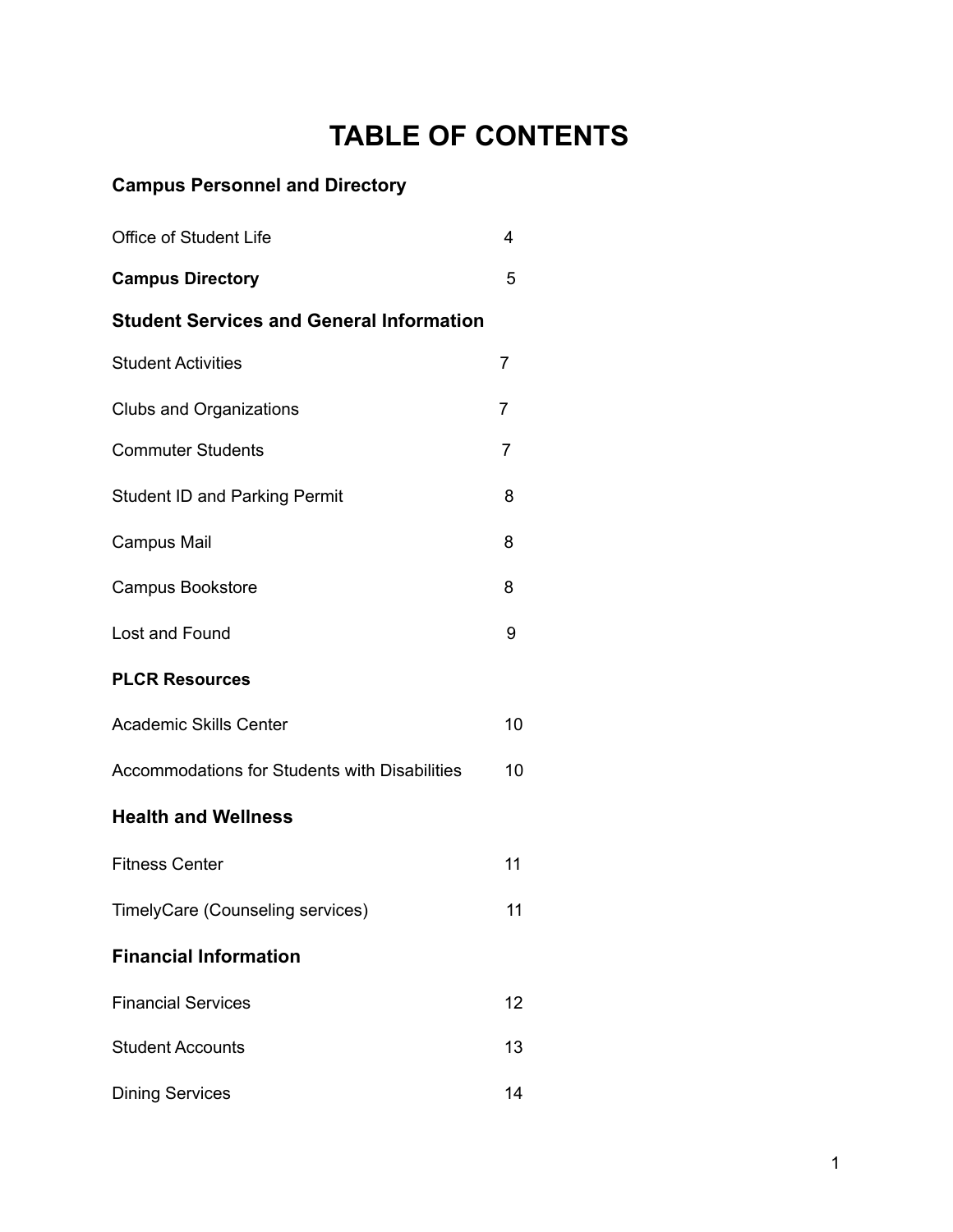## **Community Commitments and Expectations**

| <b>Computer User Code of Conduct</b>         | 39 |
|----------------------------------------------|----|
| <b>Campus Safety &amp; Security Services</b> | 38 |
| <b>Discipline Policies</b>                   | 34 |
| Drug and Alcohol Policy and Procedures       | 31 |
| <b>Behavior Expectations</b>                 | 32 |
| <b>Residence Hall Policies</b>               | 26 |
| <b>Chapel and Spiritual Life</b>             | 19 |
| <b>Biblical Lifestyle Code</b>               | 15 |
| Student's Rights and Responsibilities        | 15 |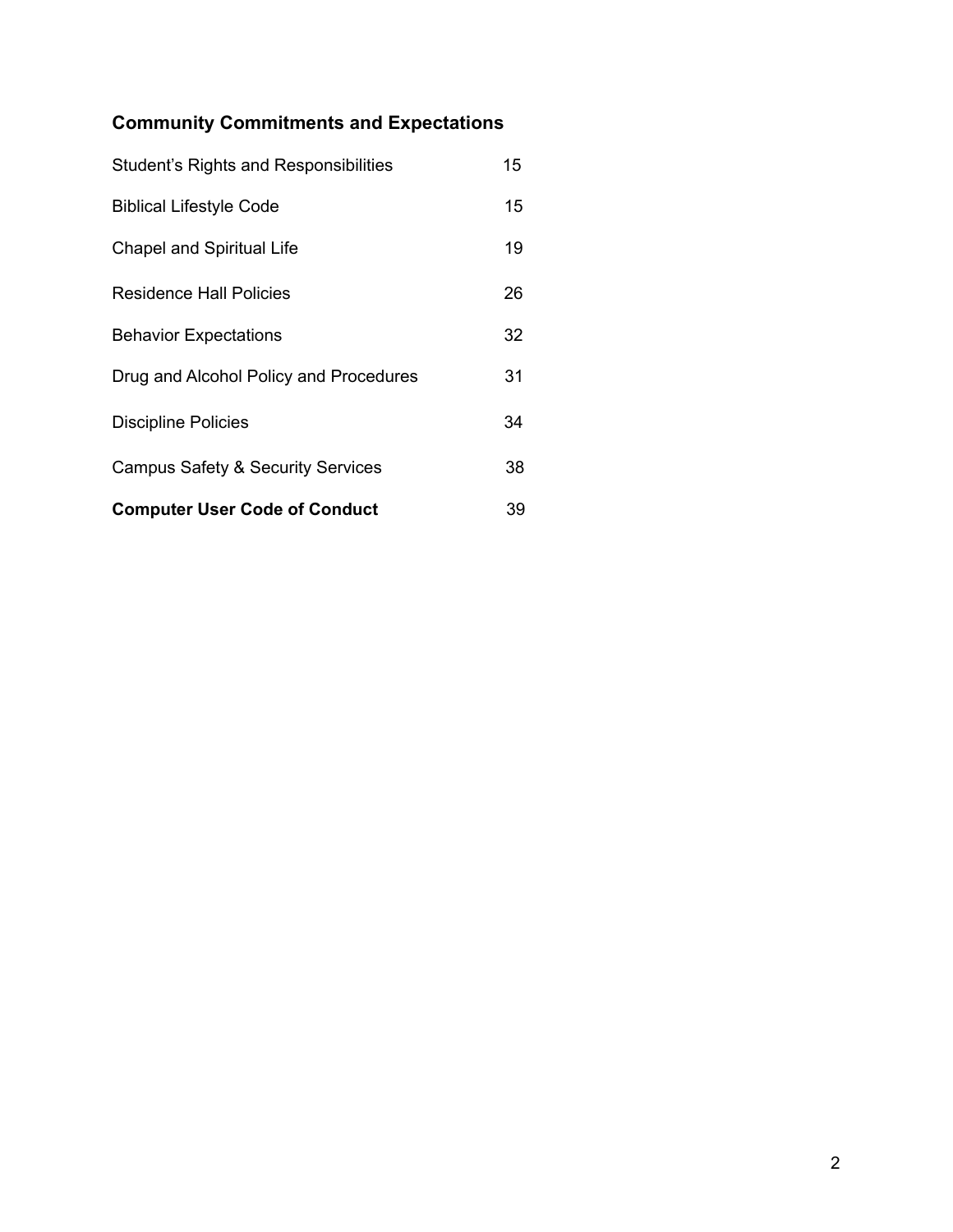**Welcome to the start of a new semester and academic year that is sure to be filled with new opportunities, - challenges, and experiences that will contribute to your personal and academic growth and development. Warner University hopes you will choose to take advantage of those opportunities. Warner's goal is to provide a space for you to engage with the community on and off campus, create lifelong friendships, and act as a vessel for you to grow in your relationship with the Lord. Welcome to a new year at Warner!**

#### STUDENT LIFE MISSION STATEMENT

The Office of Student Life at Warner University strives to provide programs and services that will help students develop mentally, physically, socially and spiritually.

**Failure to read this Student Planner does not excuse a student from the requirements, regulations, and consequences described herein.**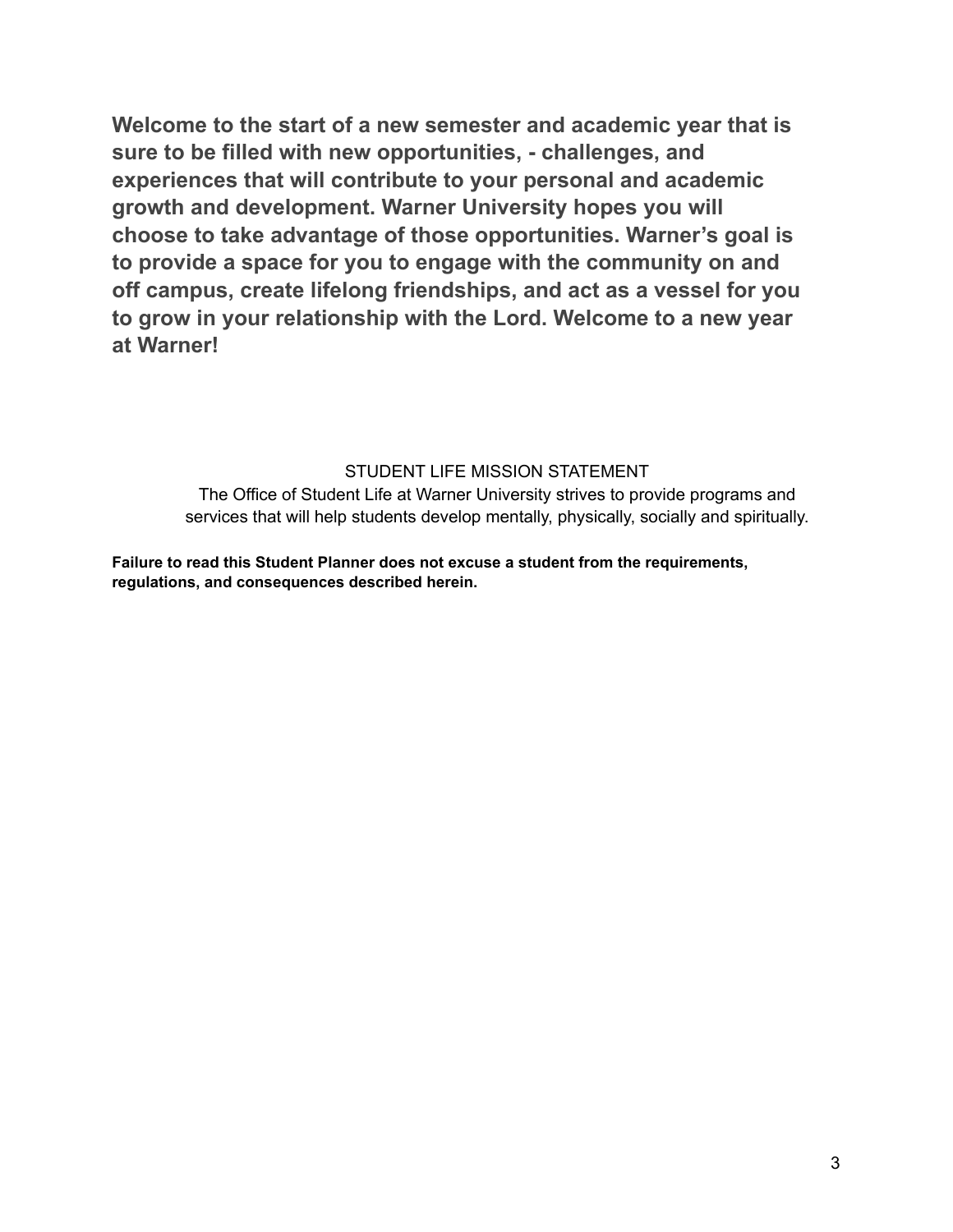## **Office of Student Life Personnel**

**Mr. Steven Weathers** Dean of Students **(863)638-7247**

**Mr. Rodney Dallas** Assistant Dean of Students **(863)638-7253**

**Ms. Lynnsey Trantham** Student Life Program Coordinator (**863)638-7240**

**Ms. Courtney Chatman Buford** Resident Director of Holland Hall

**Mr. Johan Seminario** Resident Director of Williams Hall

**Ms. Gabriella Trilla Espada** Resident Director of Fulton & Raines Hall

**Mr. Leon Anderson** Graduate Assistant & Resident Director of the House Dorms

**Mr. Adam Giger** Resident Director of Spencer Hall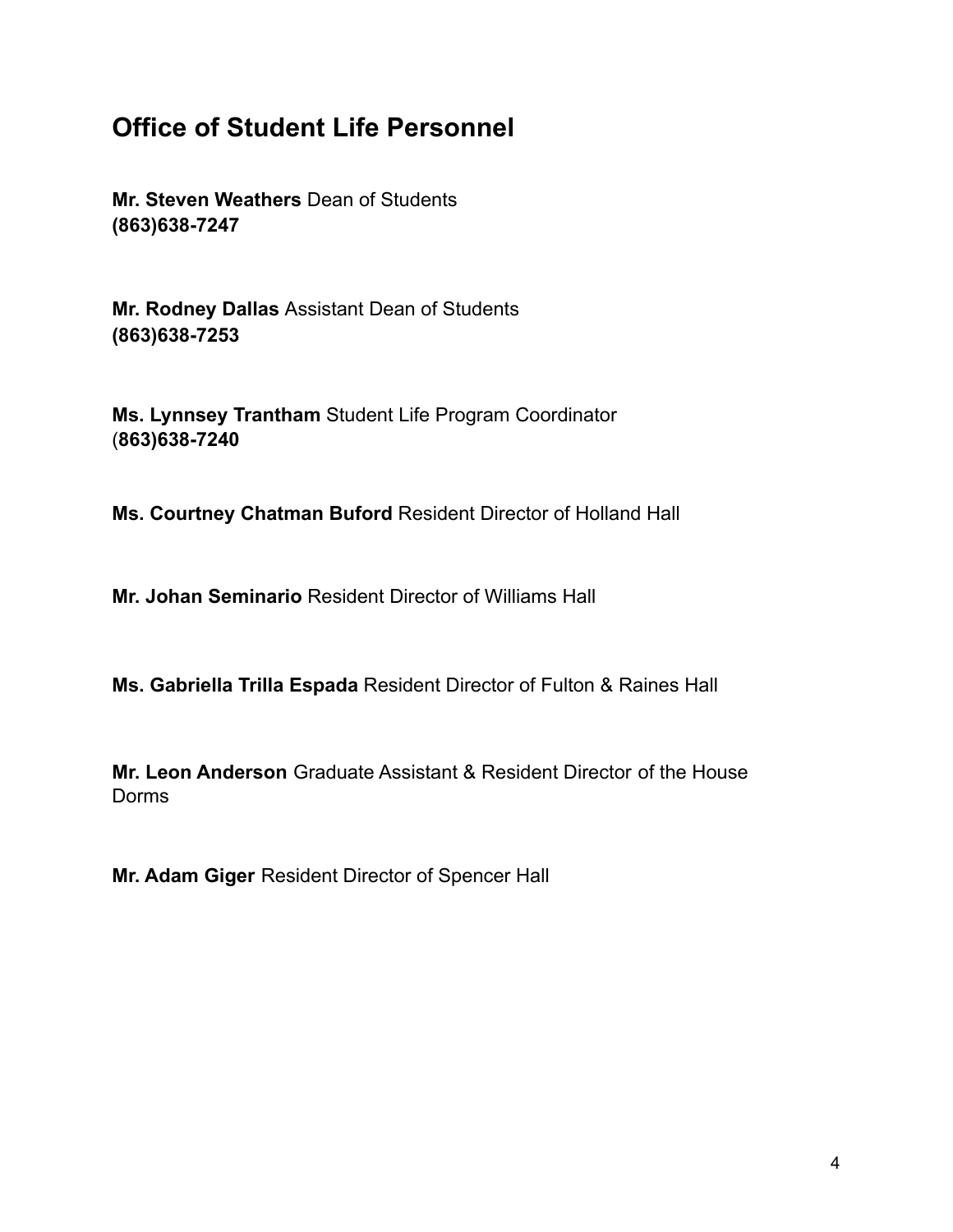# **Campus Directory**

**Listed below are campus directory numbers for people you can go to for assistance on a number of issues. You may dial the extension number if you are calling from a campus telephone. If you are calling from a regular telephone, you may dial (863) 638 and the four-digit extension number. If there is a voicemail option, please leave a brief message so they are able to return your call.**

| <b>Questions About</b>                                     | You Can Call                                                                              |
|------------------------------------------------------------|-------------------------------------------------------------------------------------------|
| <b>Academic Advising</b>                                   | 7206 Academic Dean                                                                        |
| <b>Academic Probation</b>                                  | 7206 Academic Dean                                                                        |
| Academic Assistance                                        | 7134 Academic Skills Center                                                               |
| <b>Enrollment Management</b><br><b>Classes</b>             | 7112 Secretary Adding/Dropping<br>7204 Registrar's Office                                 |
| <b>Advancement Office</b>                                  | 7261 Administration Bldg.                                                                 |
| <b>Alumni Relations</b>                                    | 7248 Director of Alumni                                                                   |
| Application/Admission                                      | 7212 Admissions Office                                                                    |
| <b>Athletics</b>                                           | 7258 Athletics Office                                                                     |
| <b>Vehicle Registration</b>                                | 7232 Security Office                                                                      |
| <b>Bookstore</b>                                           | 2775 Bookstore                                                                            |
| <b>Business Office</b><br>Safety & Security<br>Programming | <b>7214 Business Office</b><br>7232 Security Office Career<br><b>7246 Student Success</b> |
| Cashier                                                    | 7216 Business Office                                                                      |
| <b>Class Schedule</b>                                      | 7204 Registrar's Office                                                                   |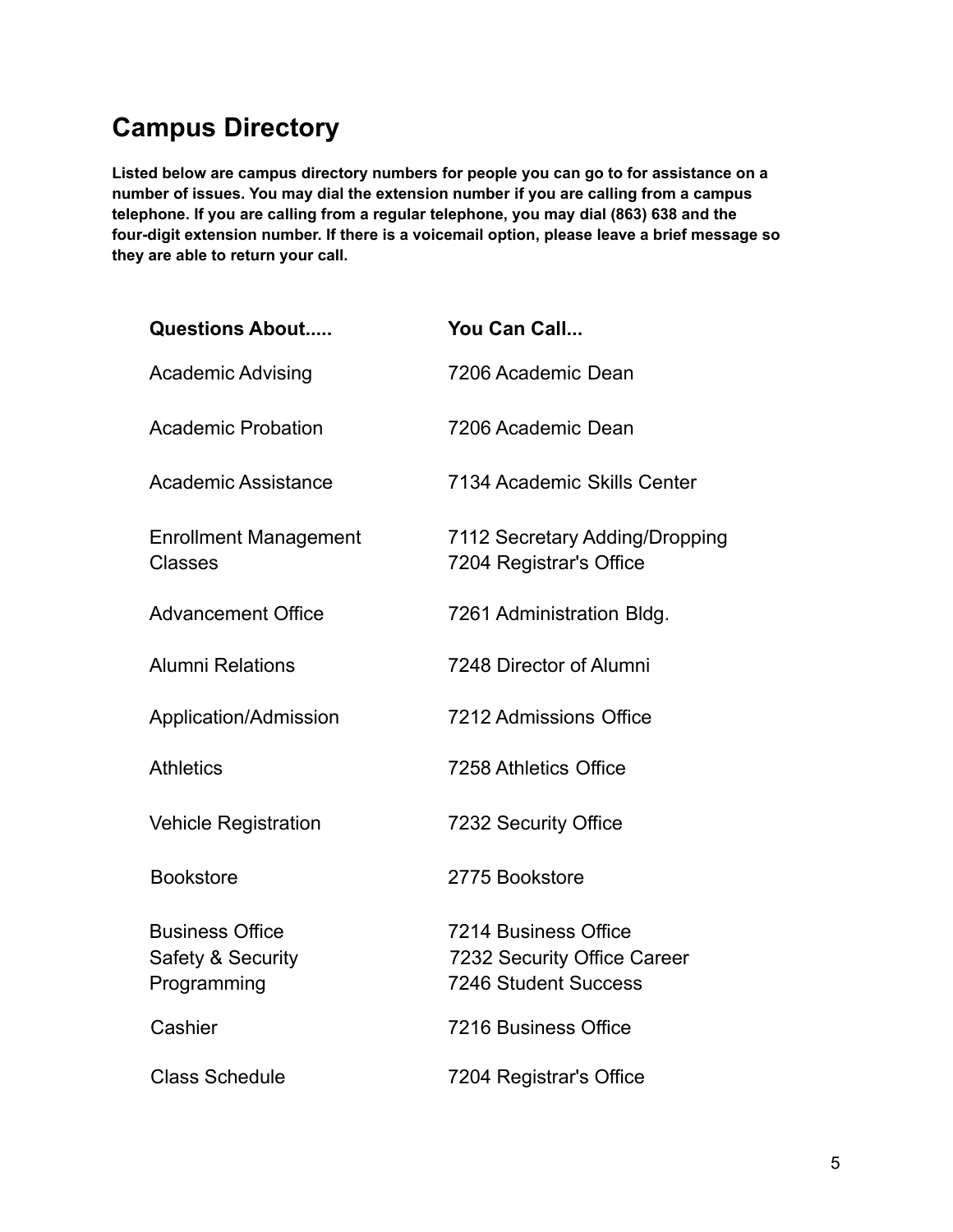| <b>Computer Services</b>       | 2345 ITS                          |
|--------------------------------|-----------------------------------|
| <b>Conduct Policies</b>        | 7246 Student Life                 |
| <b>Emergency</b>               | 7232 Security                     |
| <b>Tuition &amp; Fees</b>      | 7122 Student Accounts             |
| <b>Payment Plans</b>           | 7122 Student Accounts             |
| <b>Dining Services</b>         | 7229 Cafeteria                    |
| <b>Library Services</b>        | <b>7235 PLRC Circulation Desk</b> |
| Facilities & Housekeeping      | 7228 Facilities Office            |
| <b>President's Office</b>      | 7209 Secretary                    |
| <b>Printing Services</b>       | 2345 ITS                          |
| Records/Academics              | 7204 Registrar's Office           |
| <b>Residence Life</b>          | 7246 Student Life Office          |
| <b>Students Accounts</b>       | <b>7122 Student Accounts</b>      |
| <b>Student Handbook</b>        | 7246 Student Life Office          |
| <b>Study Skills Assistance</b> | 7244 Academic Skills Center       |

## **Main Office Numbers:**

7229 Dining Services 7204 Registrar's Office 7235 Pontious Center 2345 ITS 7246 Student Life Office 7232 Security Office 7202 Financial Aid 7246 Student Life Office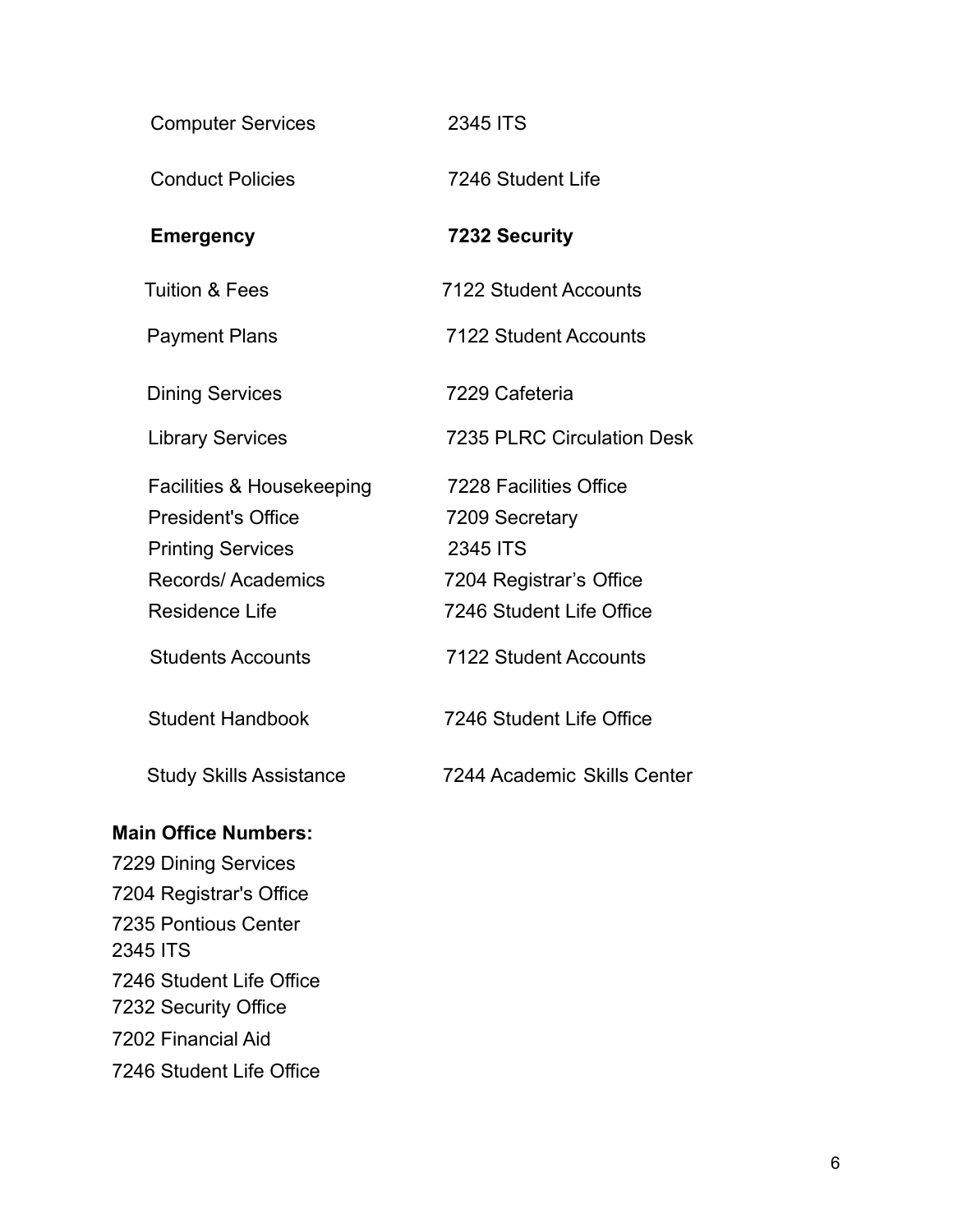7244 Academic Skills Center

7201 Rigel Student Center

7240 Student Success

# **GENERAL INFORMATION AND STUDENT SERVICES**

## **STUDENT ACTIVITIES**

Warner University Student Activities are facilitated by the Office of Student Life through the work of Community Life & Connection, Residence Life, and Spiritual Life programming.

Warner University Student Activities sponsors and executes an array of cultural, educational, social and recreational programs for the student body. Through volunteerism, student organizations and extra-curricular programming, Student Activities provides learning experiences which promote the development of the "whole student."

## **CLUBS AND ORGANIZATIONS**

The University experience is a time of growth and development for students. Participation in campus clubs and organizations can foster the education of the whole person: intellectually, socially, and spiritually. Servanthood, community leadership, philanthropy, and scholarship are but a few of the areas in which the clubs and organizations at Warner University campus aspire to achieve excellence. For a complete list of clubs and organizations or for information on how to start a new club or organization, please see the Office of Student Life.

## **COMMUTER STUDENT SERVICES**

WU seeks to provide services that respond to the unique needs of commuter/non-resident students. For example:

• The Dining Hall provides food at a retail cost per meal, with a meal card (at a lower price per meal), or by purchasing a meal plan

The Union provides drinks and light food items at retail prices throughout the day. Meal plans may also be utilized. Students who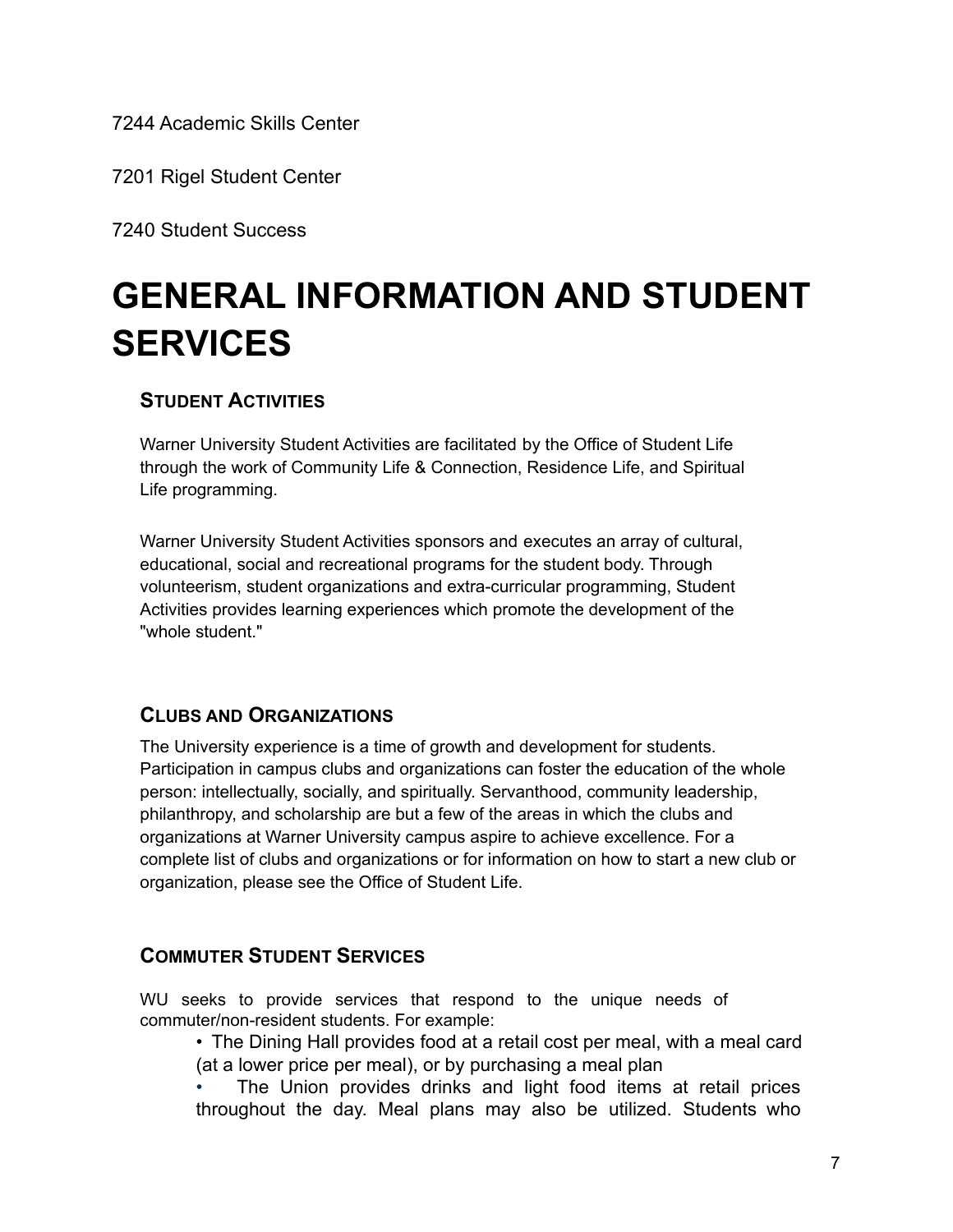choose to bring their own lunch, may also use the microwave to warm up their food.

- Snack items are available via vending machines located in the Darby Building and Residence Halls.
- Access to commuter lockers located in student lounge areas in the Darby Building can be secured through the Office of Student Life.

## **STUDENT ID AND PARKING PERMIT**

Every student must have a Student Identification card. The Office of Student Life will issue a photo ID during the registration process, which is free of charge. A replacement ID costs \$5 for all students except residents of Spencer Hall who's replacement card is \$10.

All students who have a vehicle on campus are required to obtain a parking permit for their vehicle and display on the vehicle as instructed. Please see the Security information for more details.

## **CAMPUS MAIL**

The campus mailroom provides mail services similar to the local post office. UPS service is also available. All students living on campus are required to have a campus mailbox. Proper addressing of incoming mail is as follows:

> *Warner University Student name,* # *13895 Highway 27 Lake Wales, FL 33859*

"P.O." or "Box" **should not** be put on incoming mail, as it will be misdirected and placed in a P.O. Box in the Lake Wales Post Office.

Mailbox combinations are provided at the beginning of the semester. It is the student's responsibility to either keep their combination with them at all times or commit it to memory, as post office personnel **will not** hand out mail from boxes. Boxes should not be left open, as the mail must be kept confidential. Students are encouraged to check and pick up their mail daily.

## **CAMPUS BOOKSTORE**

The Bookstore serves students, faculty, staff, and the public by stocking all the required textbooks and supplementary materials for courses offered through the University. The Bookstore also offers a variety of extras for the Warner University community, such as calculators, clothing, and school spirit items.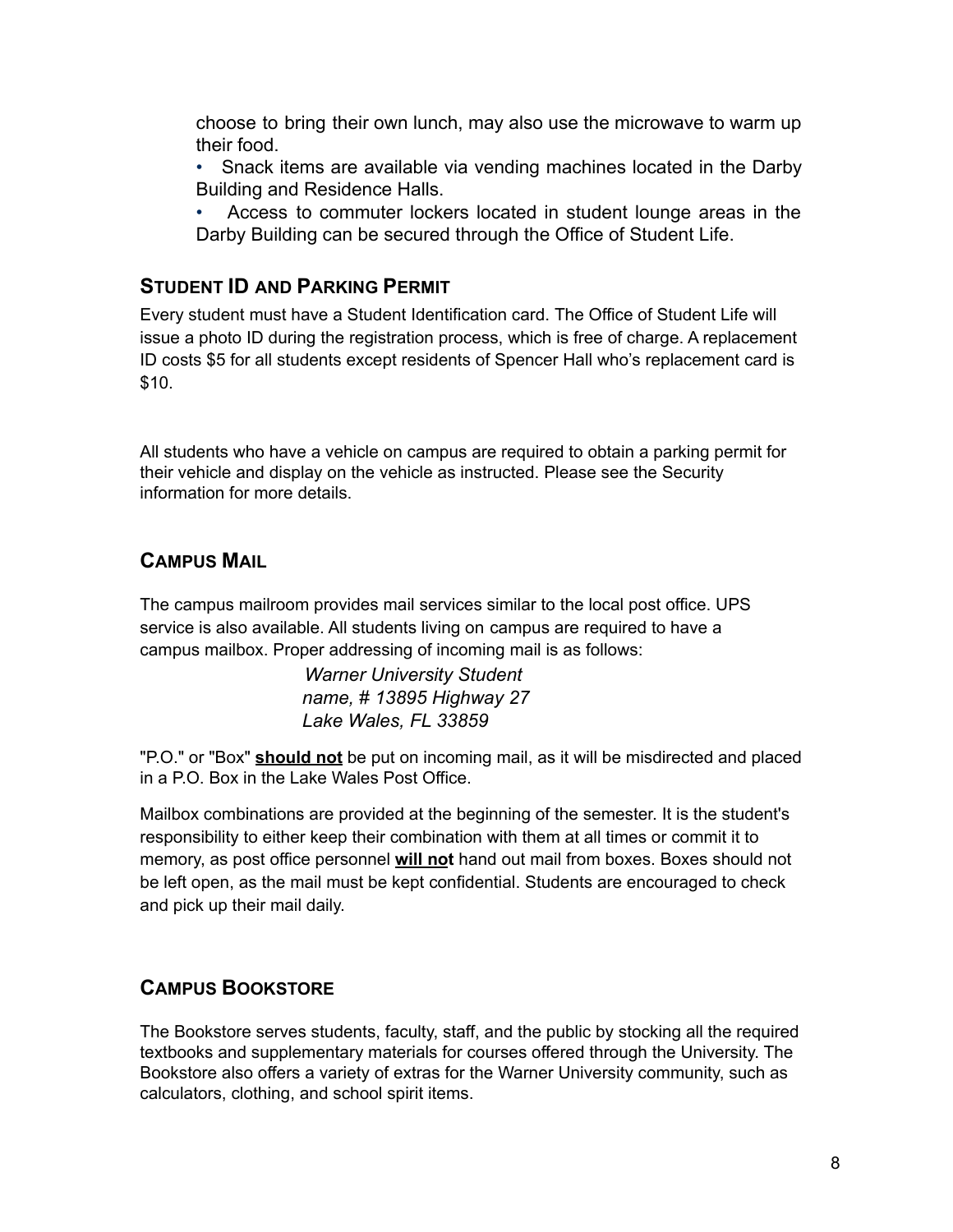#### *Contact Information*

| Toll Free: | 800-949-7248 ext. 2775 |
|------------|------------------------|
| Local:     | 863-638-2775           |
| Fax:       | 863-734-5121           |
| Email:     | 2083mgr@follett.com    |

#### **Hours of Operation**

Mon  $8 a.m. - 5 p.m.$ Tues  $8$  a.m.  $-5$  p.m. Wed  $8$  a.m.  $-5$  p.m. Thurs  $8$  a.m.  $-5$  p.m. Fri 8 a.m. – 5 p.m.

#### **Location**

The Bookstore is located in the Northwest corridor of the Rigel Student Center next to the Campus Post Office. This is the corridor that runs from the North lobby towards the Turner Athletic Center.

## **LOST AND FOUND**

Lost articles should be reported to either the Office of Student Life, PLRC front desk, or the Security office and articles found on campus should be turned in from the building it was found in. A person looking for a lost item should provide a description of the item to the respective office and must match the item in the lost and found. If a wallet is found with identification in it, the university will get in contact with the owner either through calling the owner or shipping them their wallet. If a student has lost a key, bring that key to the student life office and it will be placed in the key box until the student claims it. With other items after one semester or 15 weeks, an article remains unclaimed, it will be disposed of.

# **PLRC RESOURCES**

#### **OFFICE OF DISABILITY SERVICES (ODS) Accommodations for Students with Disabilities**

Warner University is committed to providing for the needs of enrolled or admitted students who have disabilities under Section 504 of the Rehabilitation Act of 1973 and the Americans with Disabilities Act of 1990 (ADA). Warner University's policy is to make services available to students who provide sufficient evidence of a documented disability.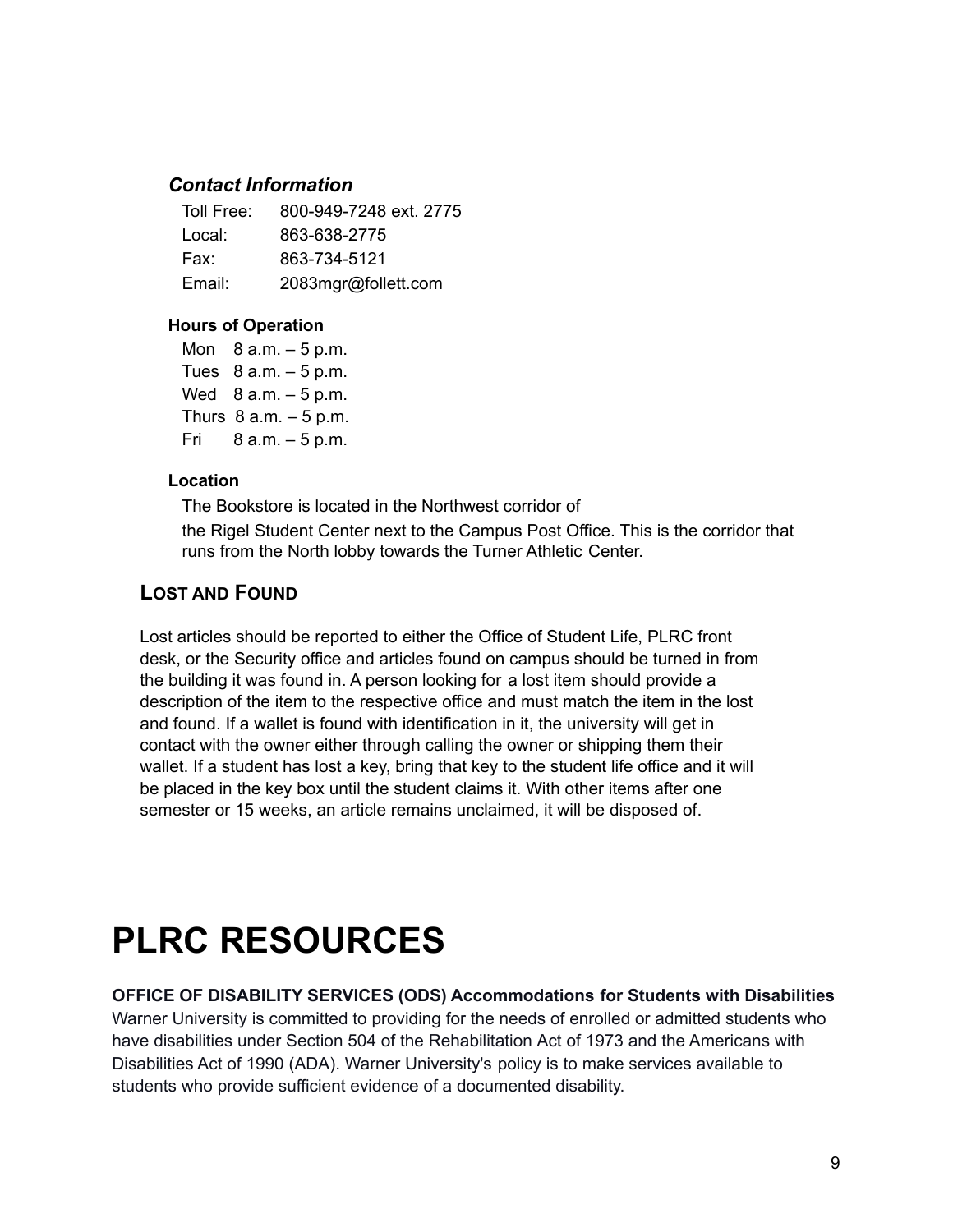Students who request academic accommodations must register with and provide documentation to the ODS. Eligible students must finalize Accommodation Plans for individual courses each semester with the Director. Click [here](https://drive.google.com/file/d/176vZRB4ZZPoNEU5xGhj-ZORCs-1r4G_H/view?usp=sharing) to begin your application.

#### **Service and Emotional Support Animals**

Warner complies with the ADA in allowing use of service animals for students, employees, and visitors and thus, the university allows service animals on university premises to accompany an individual with a disability.

Service animal accommodations are determined by disability services through an accommodation request. In order to have a service animal on campus a student must:

- Have a disability as defined by the ADA.
- Have a service animal that is trained to do specific tasks for the qualified individual.

Warner complies with the Fair Housing Act by viewing an emotional support animal as a "reasonable accommodation" in a housing unit that has a "no pets" rule for its residents. Thus, with documentation, Warner will allow emotional support animals to reside in campus housing subject to rules and provisions. Emotional support animals are not to be allowed in other public spaces on campus except the residence hall.

Emotional Support Animal Requests are handled by disability services through an accommodation request. In order to to have a emotional support animal a student must:

- A completed Emotional Support Animal request form
- A completed ESA Health Care Professional Documentation form providing verification of the student's disability from a physician, psychiatrist, social worker or other mental health professional licensed in the State of Florida (or the student's home state)
	- $\circ$  The form should be dated within 6 months of the date the request is made by the student.
	- $\circ$
- Approvals for ESAs are for the current academic year only and must re-applied for every academic year.

*For more information email: [disabilityservices@warner.edu](mailto:disabilityservices@warner.edu) or call 863.638.7244*

#### **ACADEMIC SKILLS CENTER (ASC)**

The Academic Skills Center (ASC) exists to empower diverse student populations to foster academic excellence, develop self-determined persistence, and become lifelong learners. The center employs supplemental (peer) instructors (SI) to provide intensive study groups for challenging subjects, including science, math, accounting, and writing.

The ASC provides intentional peer-driven time management coaching for incoming first-year students. The skills targeted include, but are not limited to, exploring one's purpose and identity,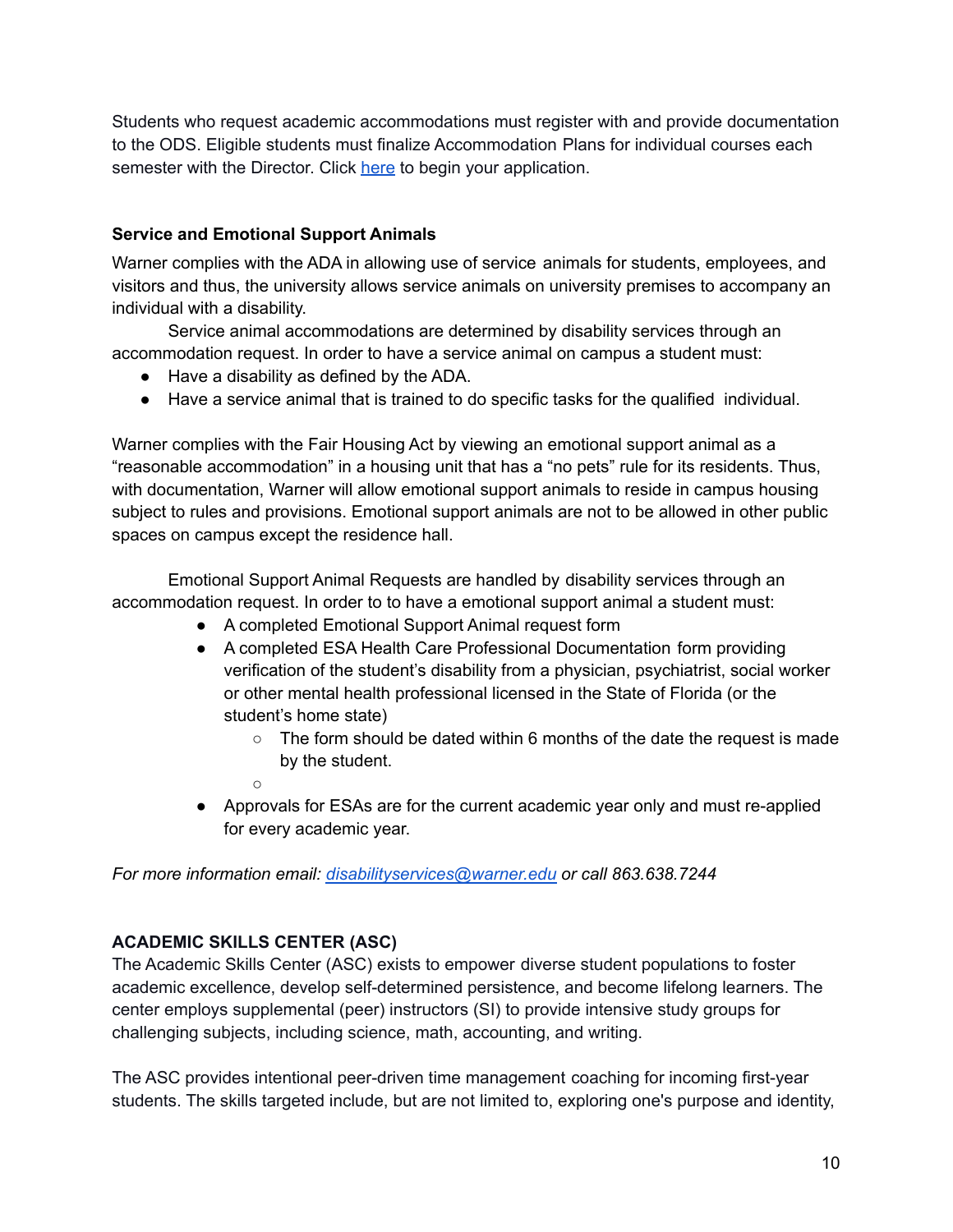sharpening one's organizational and study skills, and refining one's writing and communication skills.

Hours of Operation for the ODS and ASC Monday - Thursday 10 am - 8 pm Friday by appointment only Pontious Learning Resource Center

# **HEALTH AND WELLNESS**

The Warner University Wellness supports endeavors to promote holistic health for every student. Wellness programming is managed through The Office of Student Life, and includes both mental and physical health services.

## **FITNESS CENTER**

The Fitness Center is located on the second floor of the Turner Athletic Center and is available to all students. The Fitness Center training areas include: weight machines, free weights, and aerobic machines. The Fitness Center hours are posted in the Turner Athletic Center. Students must present their Warner ID to enter the Fitness Center.

#### **Counseling Services (TimelyCare)**

The purpose of counseling programming is to provide a safe, non-judgmental atmosphere for students to receive support, information and guidance through flexible, needs-based counseling services. The service also promotes good mental health through counseling sessions to the members of the Warner University community.

Counseling services include assessment and short-term counseling for a variety of problems including stress, depression, anxiety, relationships and substance abuse. The counseling is provided by a licensed Social Worker or Mental Health Professional through the TimelyCare app.

*All services provided* are *confidential.*

#### **Health Services**

Warner University offers health support for all full-time students through our TimelyCare partnership for immediate, 24-hour health care needs.

Services provided are: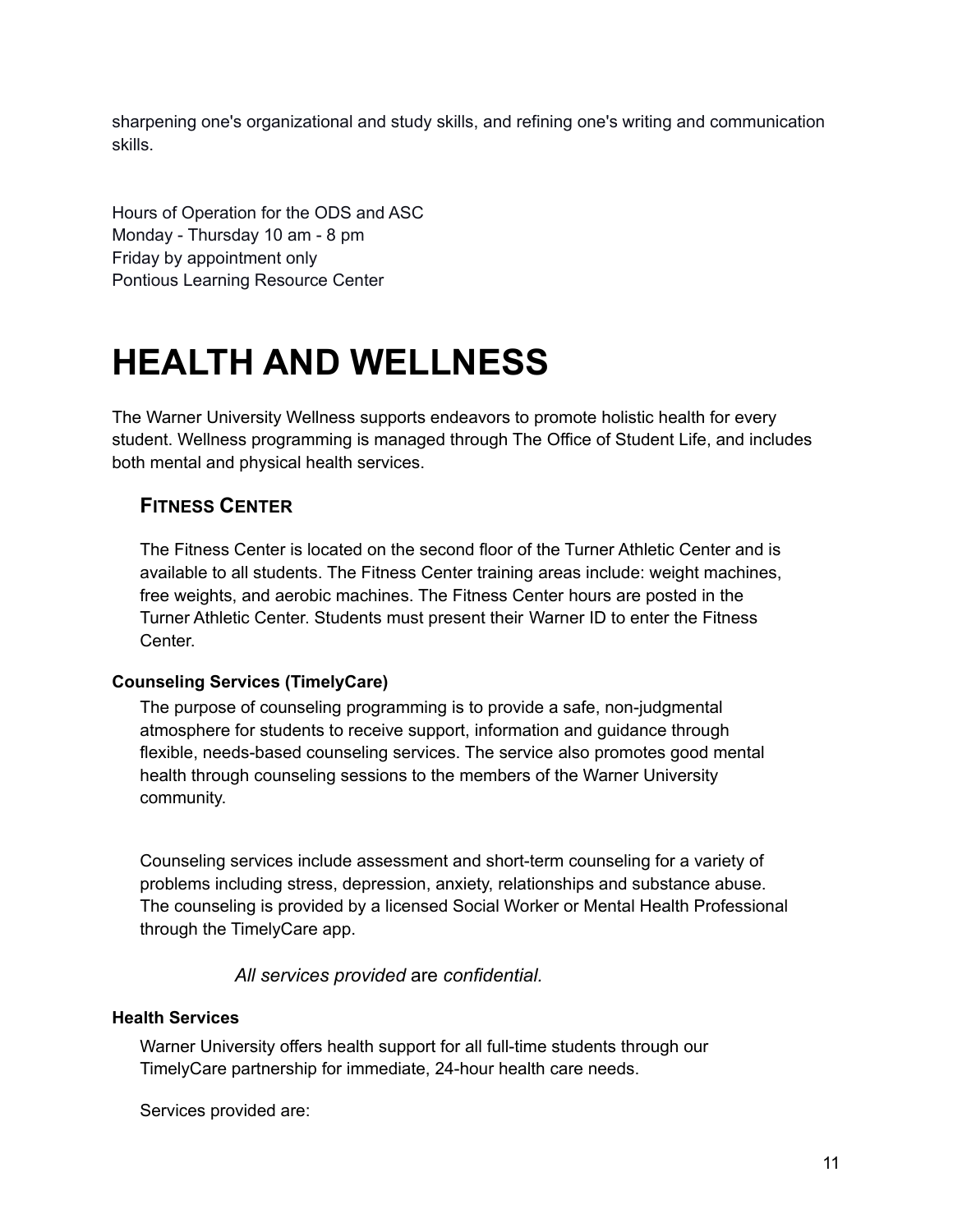- Evaluation and recommend treatment for minor illness or injury
- Emergency triage care
- Recommendation of treatment and follow up
- Provision of education and information

Since the University does not provide student health insurance, all students are encouraged to have health insurance to cover any incurring medical costs. Students are required to have appropriate medical forms on file in the office of Student Life.

## **STUDENT SUCCESS PROGRAMMING**

The Warner University Student Success Programming incorporates Career Services opportunities and ongoing persistence support, and is facilitated by The Office of Student Life. Through participation in schedule events, students can get help in the following areas:

- Choosing a Major
- Choosing a Career Path
- Writing a Resume'
- Writing a Cover Letter
- Interview Skills
- Selecting and Applying to Graduate Schools
- Honing Etiquette Skills
- Searching Career Fields
- Exploring Volunteer Opportunities
- Searching and Applying for Job

# **FINANCIAL INFORMATION**

## **FINANCIAL SERVICES**

#### **Academic Requirements**

In order to receive financial aid, the student must be making "satisfactory academic progress' or SAP.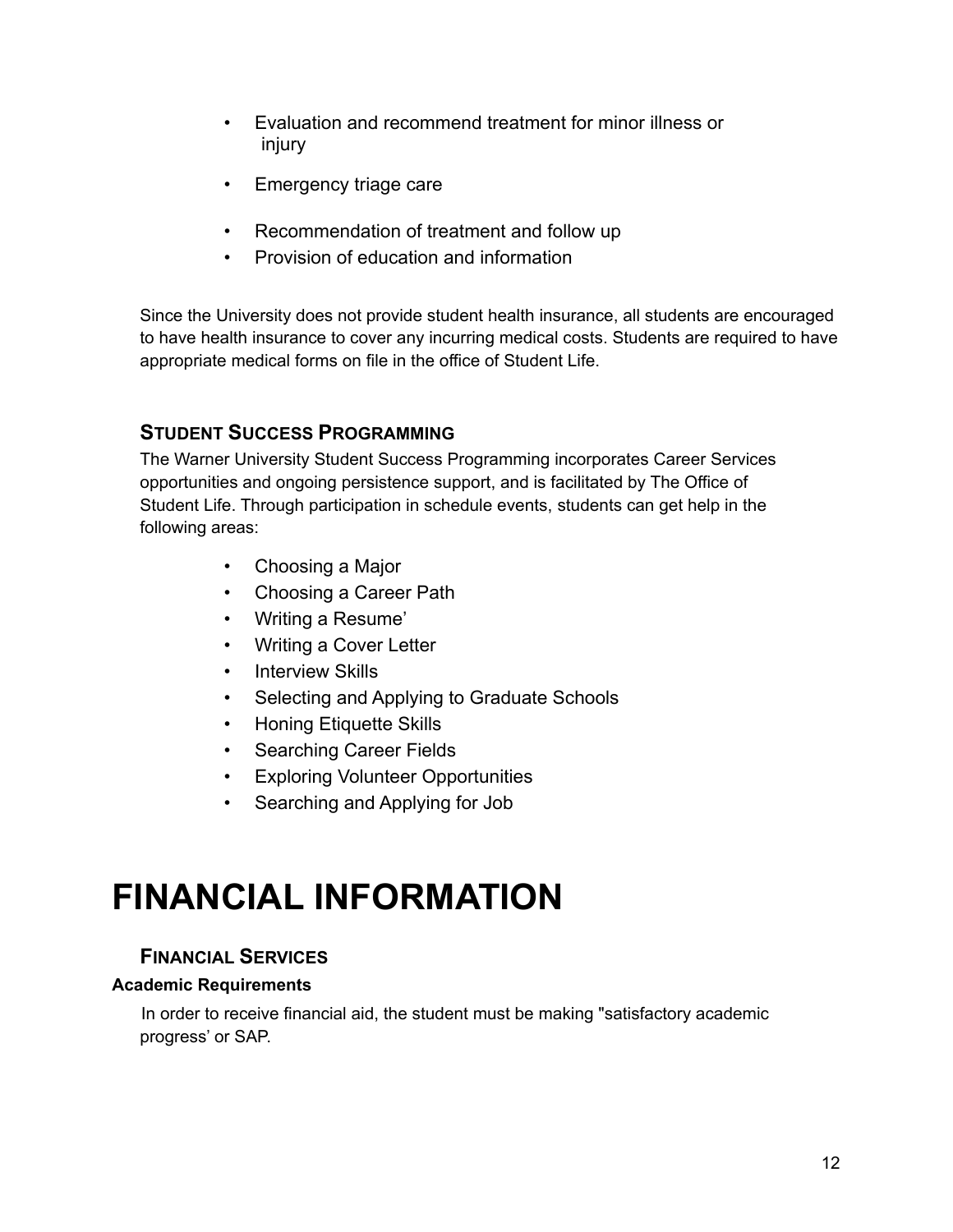The University policy, for the purpose of determining eligibility for financial aid, requires that a full-time student earn 24 credit hours during the fall and spring semesters and maintain a minimum cumulative grade point average (GPA) of:

| $< 1.70$ GPA | Credit hours: 1-29  |
|--------------|---------------------|
| $<$ 1.85 GPA | Credit hours: 30-59 |
| $< 2.00$ GPA | Credit hours: 60+   |

AND the student must earn cumulative credit that is no less than 66.67% of cumulative credits attempted (or passing cumulative 2/3rds of all courses).

Failure to meet either of these two requirements will warrant financial aid suspension.

A student must also remain in good academic standing- not on academic probation- to continue to receive financial aid.

#### **Application Deadline**

Students must apply for financial aid each academic year. May 15th is the priority deadline for the processing of financial aid applications and for having filed the FAFSA for the following year. This means that those who file the required forms by May 15 will be the first to receive notice of their awards and will receive priority when considering grant money.

#### **Course Hours**

Most financial aid is awarded on full-time enrollment (a minimum of 12 hours each semester). You may not receive the same amount of financial aid if you reduce the number of credit hours for which you are enrolled. Before dropping classes, check with the Financial Aid Office to find out what changes in your award would occur by such actions.

#### **Grants, Scholarships and Loans**

There are many grants, scholarships and loans available. Be proactive in pursuit of any available monies. For more detailed financial aid information, schedule an appointment with a financial aid counselor by phone at 863-638-7202 or by email at [financialaid@warner.edu](mailto:financialaid@warner.edu)

#### **Work Study**

Students with identified needs may participate in the Federal Work-Study program and work part-time while attending school. Most positions are on campus, but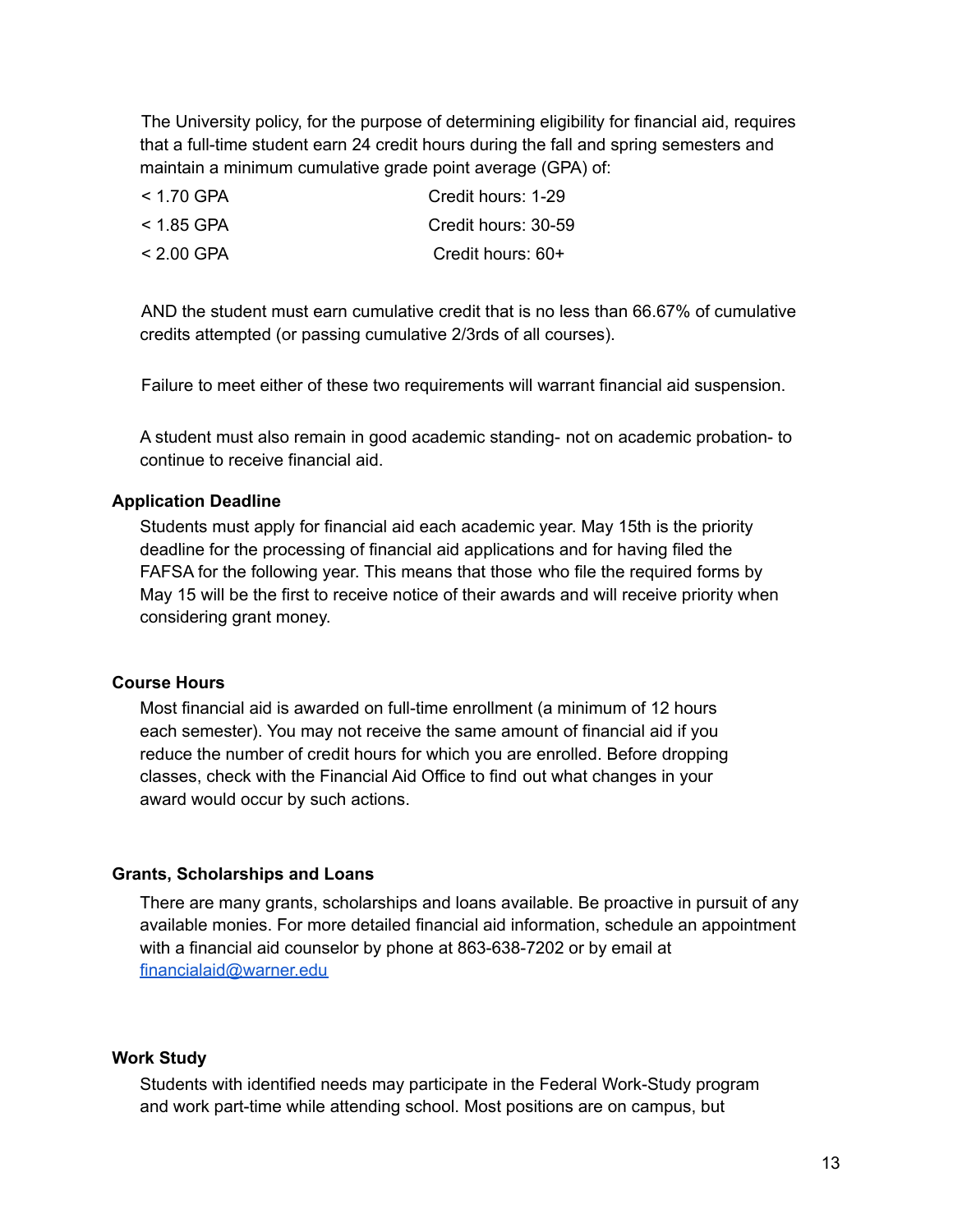some opportunities may be available at off campus sites. Students are paid at least minimum wage, but may earn more for specialized work. Although all students may seek part-time on-campus employment, students who are eligible for Federal Work Study as part of their financial aid are given priority for available jobs. After eligibility is determined in the Financial Aid Office, students should then apply for openings in their areas of interest.

## **STUDENT ACCOUNTS**

The Student Accounts Office is available to assist students with financial arrangements for University expenses. The Student Accounts Office is located in Rigel Center.

#### **Payment Arrangements**

Financial arrangements must be made before attending classes and may be made in the following ways:

> 1. **Payment in Full** - Payments for University expenses are due at the beginning of each semester in the Business Office. Payment can be made by cash or checks (US currency only), American Express, Visa/MasterCard or Discover Card, along with already confirmed financial assistance to pay the balance due.

2. **Deferred Payment Plan** - Before registration, a deferred payment plan may be arranged between the student (and/or family) and Student Accounts. Payment for any balance due after application of financial aid is divided into four, five, or six payments per semester. A \$25 payment plan fee is assessed on payment plans. A \$20 late payment fee is assessed for missed payments.

For more detailed information regarding financial services and Student Accounts, please see the University catalog.

## **DINING SERVICES**

*Alumni Dining Hall ("The Caf")* is located in the Rigel Student center, offering 19 meal times per week, provided by Creative Dining Services. Dining Hall is a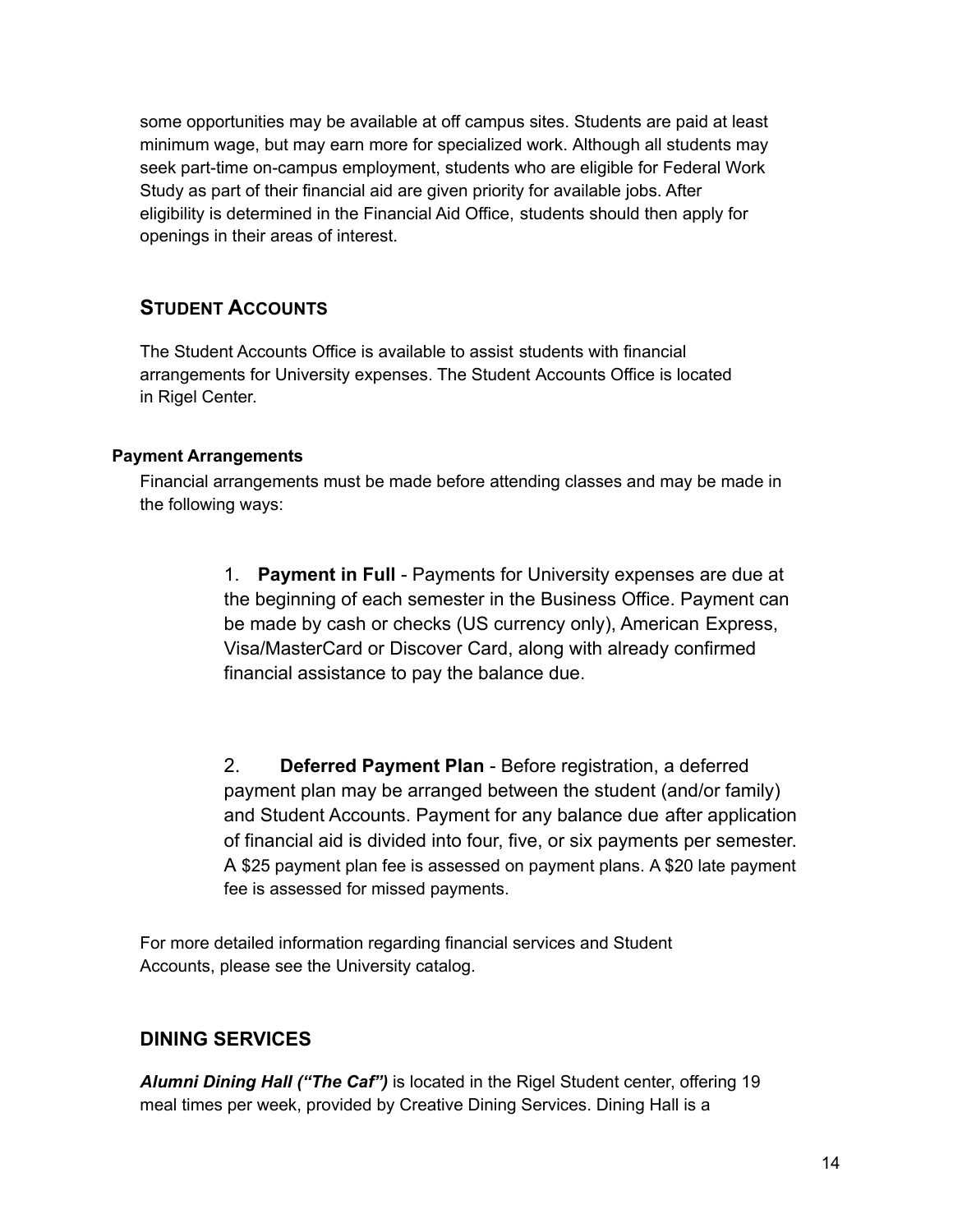full-service dining room whose offerings include freshly prepared entrees, a garden-fresh salad bar, a sandwich deli, and an assortment of fruits, desserts and beverages. Commuter students can purchase individual meals with a debit/credit card, or purchase a Commuter meal plan that will allow them to swipe their ID card for a meal.

*"The Union"* is located in the south lobby of the Rigel Student Center with a number of services for students. Starbuck beverages, Meal options and Snacks are provided by Creative Dining Services. The Union accepts debit/credit cards, or items can be purchased as a meal for those who have a meal plan.

Warner University Dining Services provides friendly service and a variety of meal options for students. Students living on-campus are required to be on the meal plan. All residential freshmen will be assigned a meal plan for 19 meals per week, while returning residential students can choose between the 19 meal or 14 meal plan (meals per week). Students in Holland hall have the option between the 19 meal, 14 meal, 7 meal plan (meals per week).

Students with special dietary needs are encouraged to contact the The Office of Student Life and the Food Service Director to discuss those needs. Exemptions or adjustments to the meal plan are issued on a semester-by-semester basis and must be reapplied for each semester.

Students purchase one of the meal plans at the beginning of the semester. Student's WU ID cards also serve as their meal card, which keeps track of how many meals they have left each week. Students will need either their ID card or the Eatable app loaded on their smartphone to swipe into either location for a meal.

# **COMMUNITY COMMITMENTS**

## **STUDENT'S RIGHTS AND RESPONSIBILITIES**

A WU student possesses the privileges, responsibilities and rights of several citizenships, to include those of state, federal and municipal governments.

Within the mission, purpose, and values of Warner University, each individual has the right to engage in various physical, educational, social and spiritual pursuits that are a necessary part of University life. However, those rights carry with them a reciprocal responsibility to ensure those same rights for all members of the community.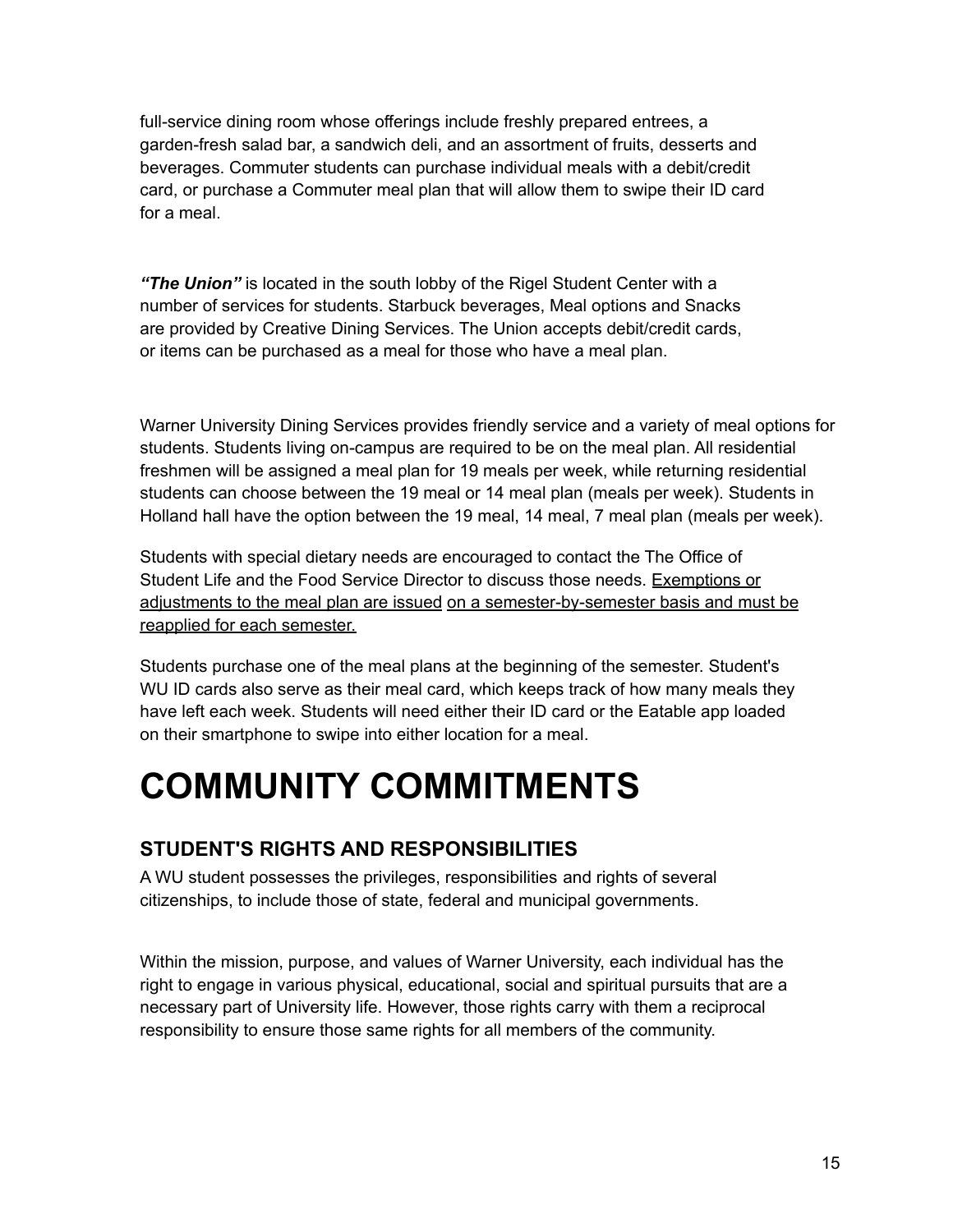The following lifestyle guidelines and values and the Biblical Lifestyle Code identify the expectations for living in community while seeking to fulfill the mission of Warner University. While not all will be in agreement with certain expectations, they are necessary to ensure orderly community life. When individuals join the Warner community, they freely and willingly choose to take upon themselves the responsibilities and expectations outlined in the following agreement and guidelines.

## **WARNER UNIVERSITY'S BIBLICAL LIFESTYLE CODE**

*Jesus answered, "The most important command is this: 'Listen, people of Israel! The Lord our God is the only Lord. Love the Lord your God with all your heart, all your soul, all your mind, and all your strength.' The second command is this: 'Love your neighbor as you love yourself.' There are no commands more important than these" (Mark 12: 29-31).*

## **We Stand for Truth, and We Affirm and Honor Scriptural Principles**

At Warner University, we pursue Biblical truth and use Scripture as our reference point for living. While Scripture does not provide specific guidelines regarding all human behavior, it does provide teaching and principles that can guide the choices and decisions we make. We believe the Bible has the final say in all matters of faith and practice **(2 Peter 1:3)**. Out of a desire to foster a healthy, safe, and encouraging community environment, we commit to the following individual attitudes and behavior and understand that the below practices are not acceptable and will be responded to, as deemed appropriate, by the administration:

● Lying, plagiarism, cheating, theft, premarital sex, adultery, homosexual behavior, pornography, and infringement upon the rights of others. Warner University is a drug, alcohol, and tobacco-free school. The possession, use, and distribution of these items, in any amount, on campus are strictly prohibited.

● Students are expected to adhere to the local community, state, and nation laws and report deviations of the same.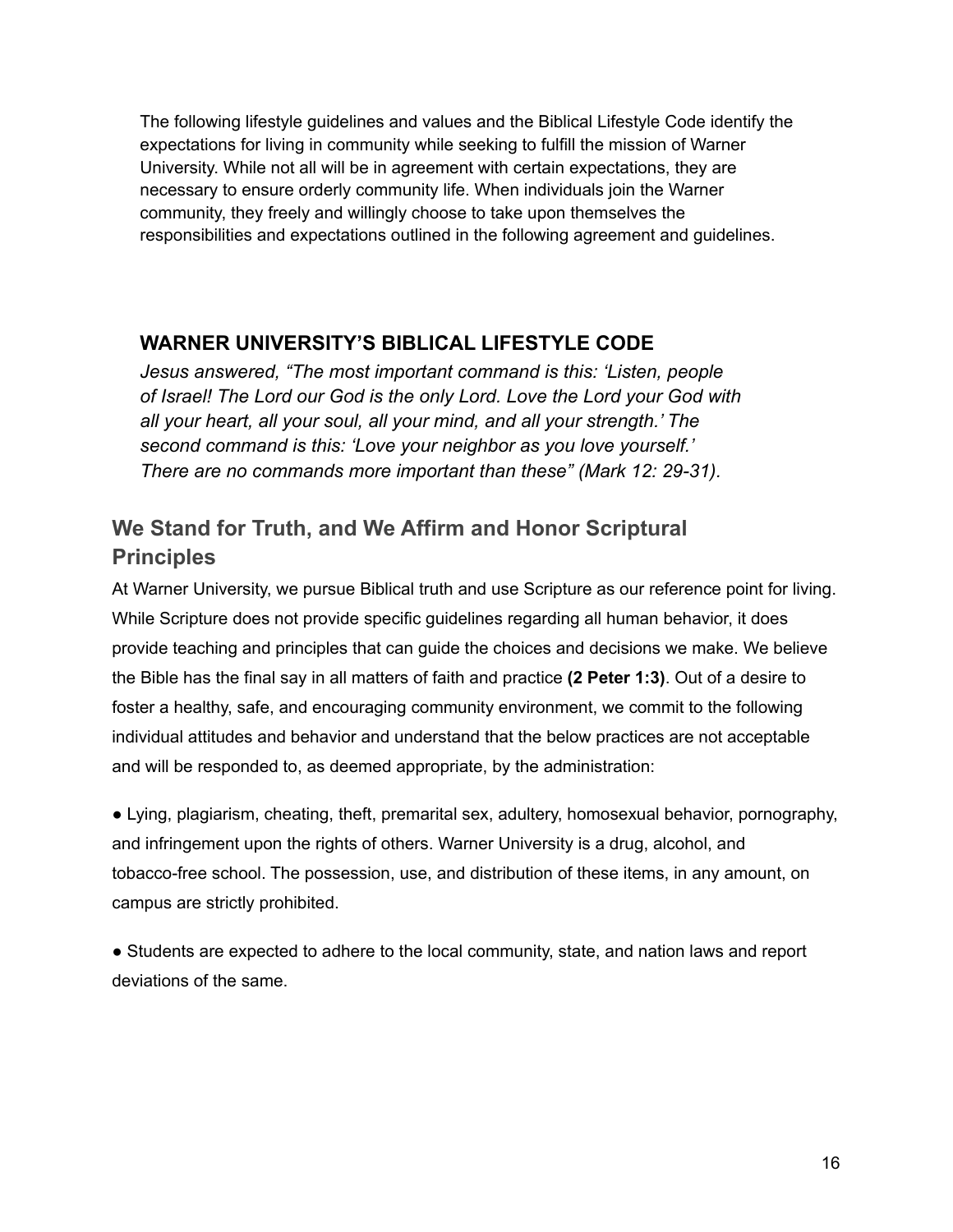## **We Show Respect to Others**

As demonstrated in all areas of our speech and conduct, we strive for respect toward one another on our campus and beyond, including the online environment. We strive to keep our words positive, encouraging, and to the use of edifying. We refrain from slander, lying, gossip, bullying, and the use of vulgar or offensive language **-Speak to Build (Eph 4:29, Col 4:6) Listen to Become more Godly (Eph 5:1).**

We respect each person's personal belongings and privacy (within the context of accountability), and we ask permission before touching another person's property.

We respect those in authority over us; therefore, students are expected to be responsive to and respectful of all Warner University staff, faculty, and employees.

## **We Commit Ourselves to the Biblical Practices of Human Dignity (Rom. 13:7-10).**

In the context of God's grace, we value the racial, ethnic, gender, and religious diversity of our community. We honor each person's unique gifts and dignity; show redemptive grace and compassion to each other by speaking the truth in love; and fostering an environment of transparency, authenticity, and unconditional love. We agree that preserving human dignity and protecting each other honors God and that harassment of any kind (verbal, sexual, racial, ethnic, etc.) will not be tolerated.

While not explicitly mentioned in Scripture, Warner University believes the following represent violations of biblical principles and are unacceptable: **Gambling** Pornography

#### **Failure to Comply Policy**

A community exists within the bounds of the upholding of community expectations by all members. Therefore, Warner University students must show respect for and follow the requests of university officials, including Resident Assistants and Safety and Security Officers, as they carry out their assigned duties. Recurring policy infractions represent a continuous disregard for university policy and disrespect for the community, and may result in the application of strenuous disciplinary response or even dismissal.

#### **Working with College Officials**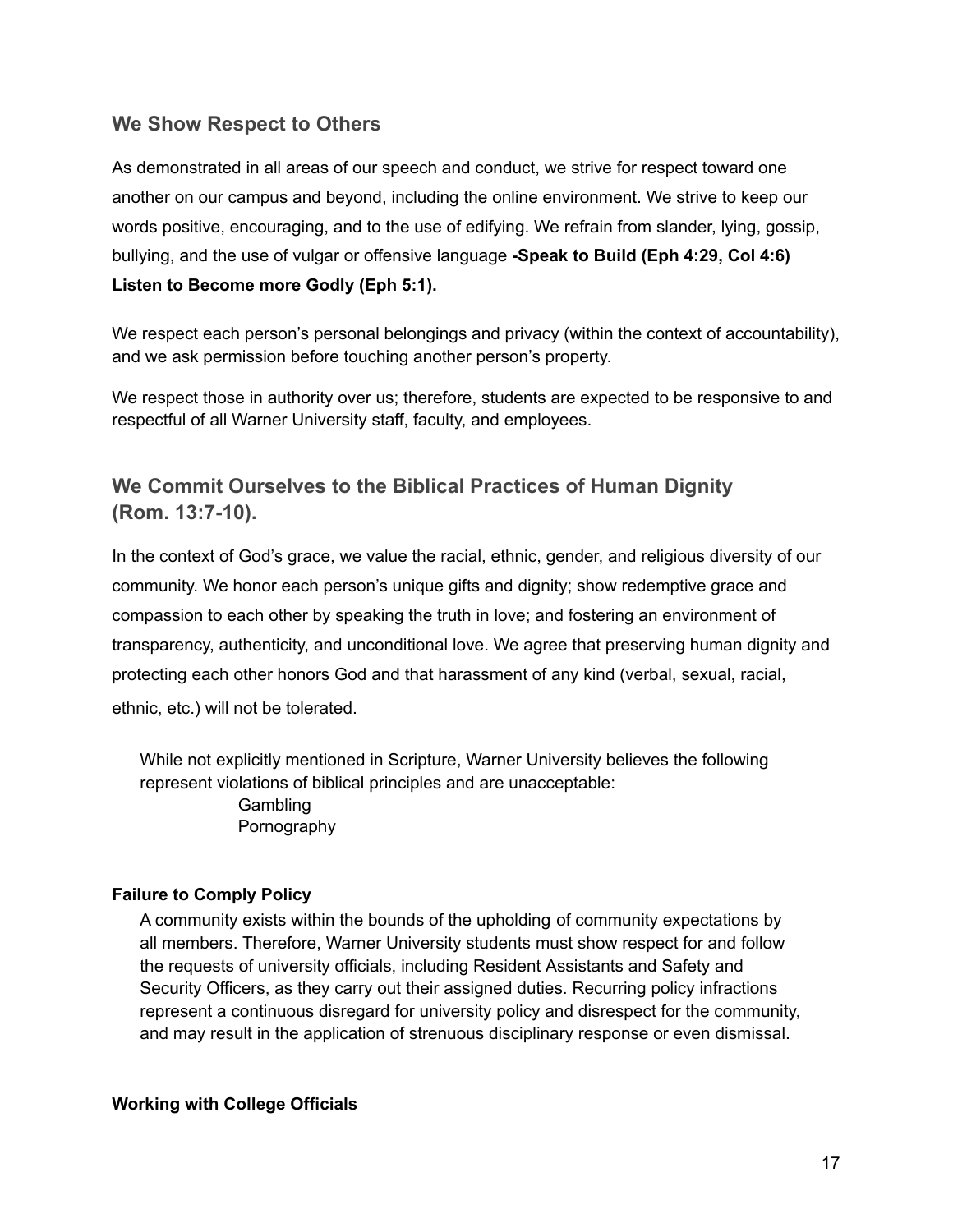Students and guests must follow the direction(s) of university officials at all times. Providing false information or failing to provide information to staff, interfering with staff while they are performing their duties, or being uncooperative, verbally or otherwise abusive to staff is unacceptable. Abusive behavior includes, but is not limited to, physically threatening conduct, verbal threats, use of profanity, name calling, or noncompliance of staff directions.

#### **Standards of Behavior**

In addition to the biblical expectations mentioned above, members of the University community voluntarily commit to abide by the following standards of behavior. These standards are not set forth as an index of Christian spirituality, but rather as expectations of the University community.

1. **Alcohol/Tobacco/Drug-** Warner University is an alcohol, tobacco, and drug free institution. Recognizing that the use of tobacco is injurious to one's physical health, members of the campus community will not possess, use or distribute tobacco or addictive inhalants in any form, including jules, e-cigarettes or vapes. Also recognizing the potential risk to one's physical and psychological well-being in the use of alcoholic beverages, as well as the significant and negative impact on the campus community, WU community members will refrain from the use of alcoholic beverages. In addition, alcoholic beverages are not served at any University functions or programs on or off campus. The possession, use, or distribution of illegal substances is also strictly prohibited.

No advertising items such as posters, containers, or clothing, are to be openly displayed. Containers of alcohol, tobacco or drugs found in rooms, automobiles, etc. will be considered a violation of university policy.

Please see pages 28-32 of this publication for a full explanation of policy related to Alcohol, Tobacco and Drugs.

3. **Dating Behaviors-** Conduct in relationships should reflect honesty, respect, responsibility and good taste both in public and in private.

4. **Discrimination-** Each individual is to be regarded as a person of worth and dignity and members of the community are to be sensitive to his or her special needs. Therefore, discrimination against others based on race, national origin, gender, or disability is not acceptable in any form.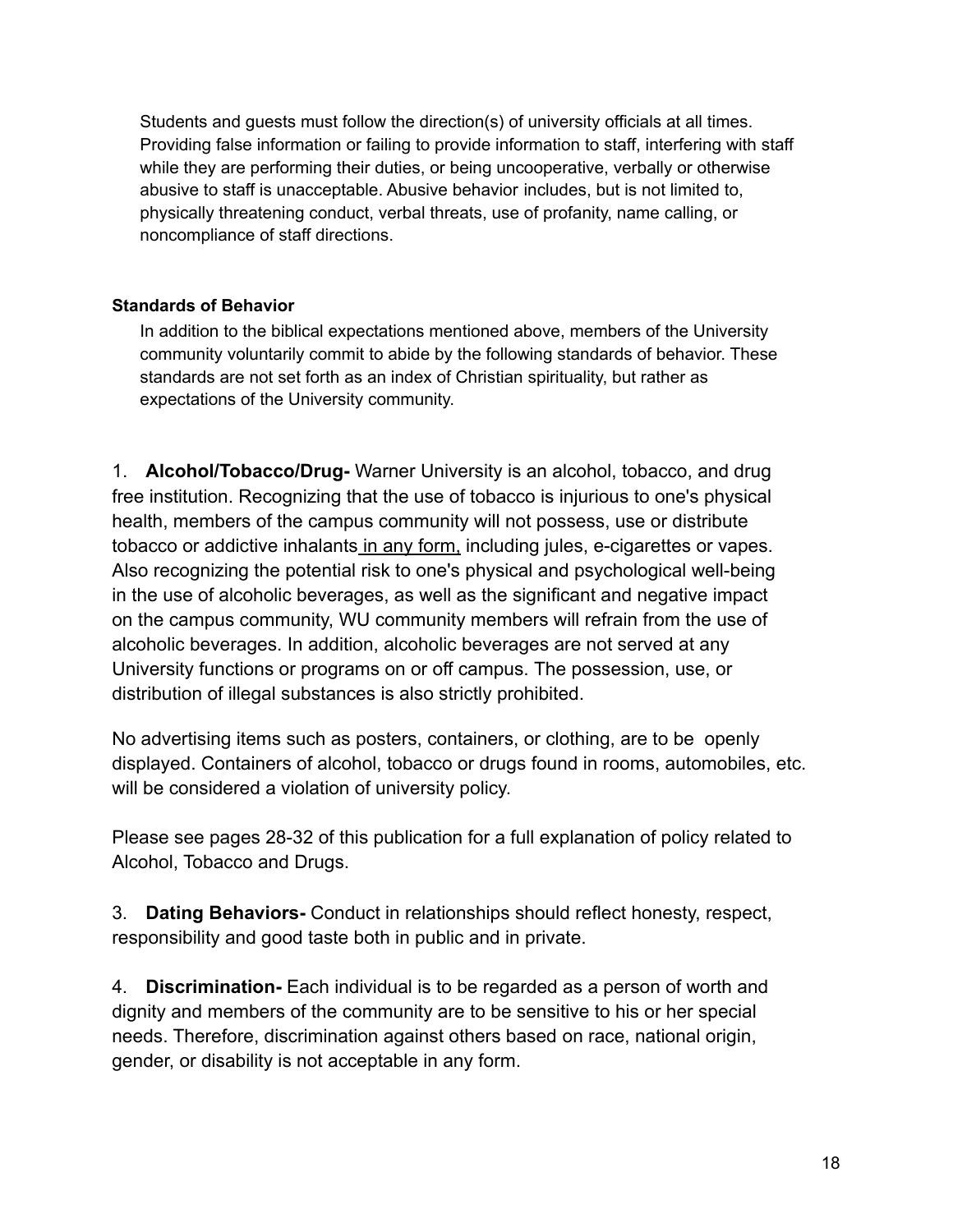5. **Harassment/Sexual Misconduct Policy-** Harassment of any kind is unacceptable at Warner University. Sexual misconduct and sexual harassment in any form will not be tolerated and will be dealt with promptly. The University reserves the right to suspend or dismiss any student who violates this policy. The full text of the policy with complaint procedures is on file in the Student Life Office.

6. **Hazing-** Hazing is defined as any action or situation that recklessly or intentionally endangers the mental or physical health or safety of a student. Warner University holds an anti-hazing policy and any student (or group of students) who violates this policy will be subject to disciplinary action. Neither will any kind of demeaning gesture, threat of violence, verbal or physical attack directed toward another person be tolerated.

7. **Vandalism-** Respect for personal, institutional and public property is fostered and community members are expected to care for the property of others with the same kind of care they would give their own. Vandalism or damage to property is not permitted.

8. **Concern for Others-** Members of the community are not only committed to abide by the standards of the University as outlined in the *Student Handbook* and the *University Catalog,* but are also expected to contribute to the growth and maturity of others. Members are expected to discipline their own actions by adhering to the principle of consideration of others before themselves.

> *You shall love the Lord your* God *with all your heart, And with all your soul, and with all your mind... And...you shall love your neighbor as yourself.*

*-Matthew 22: 37-40*

**The behavior expectations of Warner University are designed to help members of our communication model the tenets of the Biblical Lifestyle Code. Practical applications and guidelines for practice are outlined below:**

## **SPIRITUAL LIFE PROGRAMMING**

Within the mission and values of Warner University is the desire to *promote Christian character and faith.* By choosing Warner to prepare for your vocation it is our privilege to walk alongside you, not only in your intellectual pursuits, but in your faith journey and spiritual development as well.

According to faith development theory, the University years are a transition period where you will move from what some have called a *"faith learned"* to a *"faith owned."* This doesn't happen automatically, but requires attention and intention on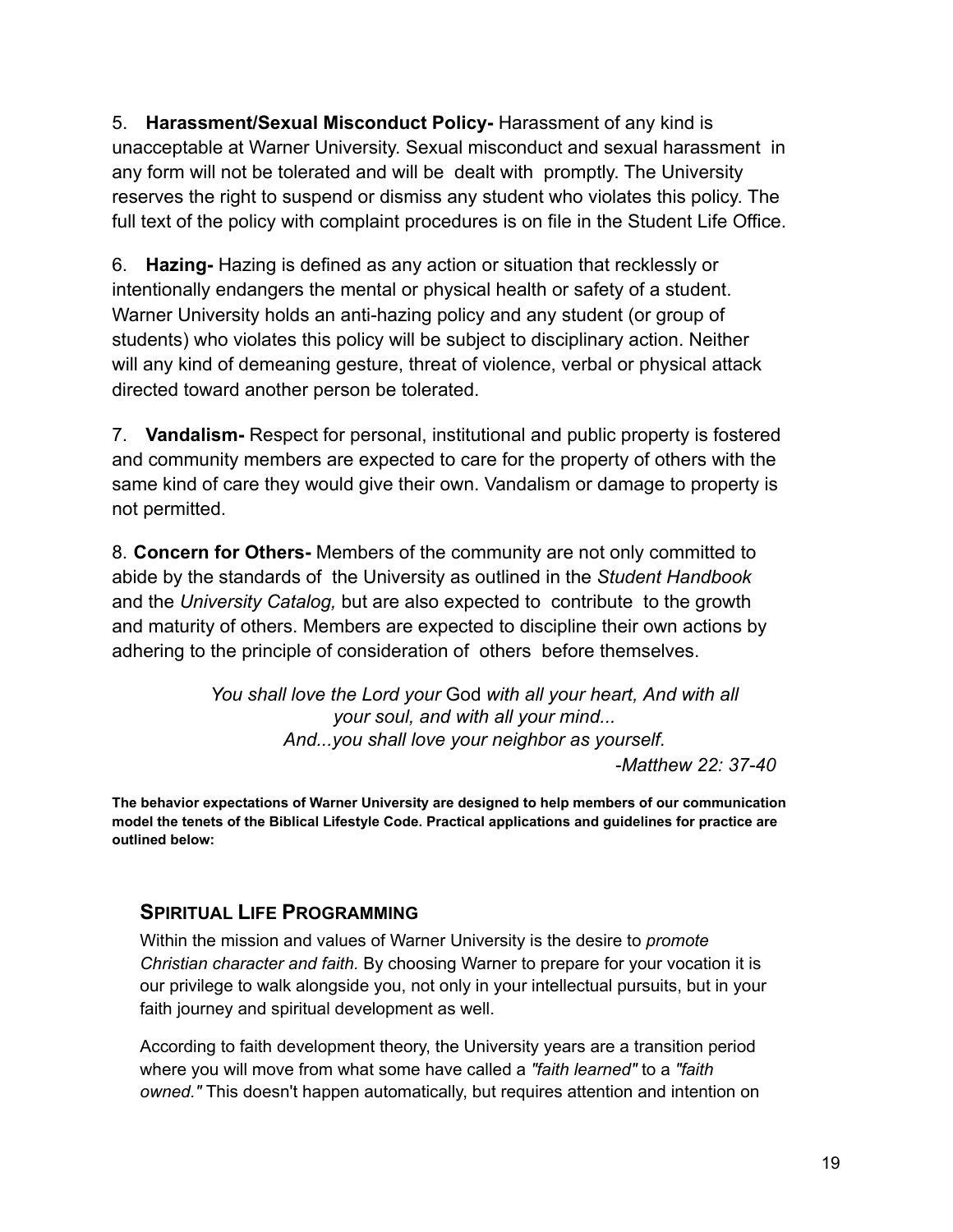your part. Spiritual Life Programming is intended to assist you in this journey, however it will be up to you to choose to grow in your faith while here at Warner. These experiences and opportunities are given oversight by the Office of Student Life, but are created and implemented by a variety of groups both within the campus community and in the larger Lake Wales area. Only events which have been approved by the Office of Student Life will count for Spiritual Growth Points.

We are a diverse community, therefore, you will experience roommates, classmates, professors, staff, etc., who come from different backgrounds and who are at different stages of development. Let this diversity enrich you as we learn from one another how to better understand and live out our faith.

#### **Spiritual Growth Points**

Earning Spiritual Growth Points is required and is an integral part of a student's experience at Warner. Each traditional student must earn 21 Spiritual Growth Points per semester. It is expected that students arrive on time for these experiences and that they stay until their completion. Students can choose from a variety of approved experiences to earn points, including Chapel, Bible-studies, service opportunities, and local weekly college ministries. If a student's schedule or situation appears to inhibit the earning of 21 credits in any given semester, an appeal for a reduction of the requirement can be made, ahead of time, in the Office of Student Life.

#### **Chapel**

Chapel is an integral part of the Warner University community and meets every Tuesday and Thursday at the South Lake Wales Church of God. It is an appointed time for the campus community to gather for worship, challenge, enrichment, and fellowship opportunities.

## **Chapel Purpose Statement**

As a Christian University, Warner is committed to providing twice-weekly Chapel experiences with the purpose of:

- 1. Celebrating and enhancing community
- 2. Presenting the claims of the Gospel of Jesus Christ as recorded in Holy Scripture
- 3. Inspiring worship and praise in order to glorify God
- 4. Promoting faith development and Christian maturity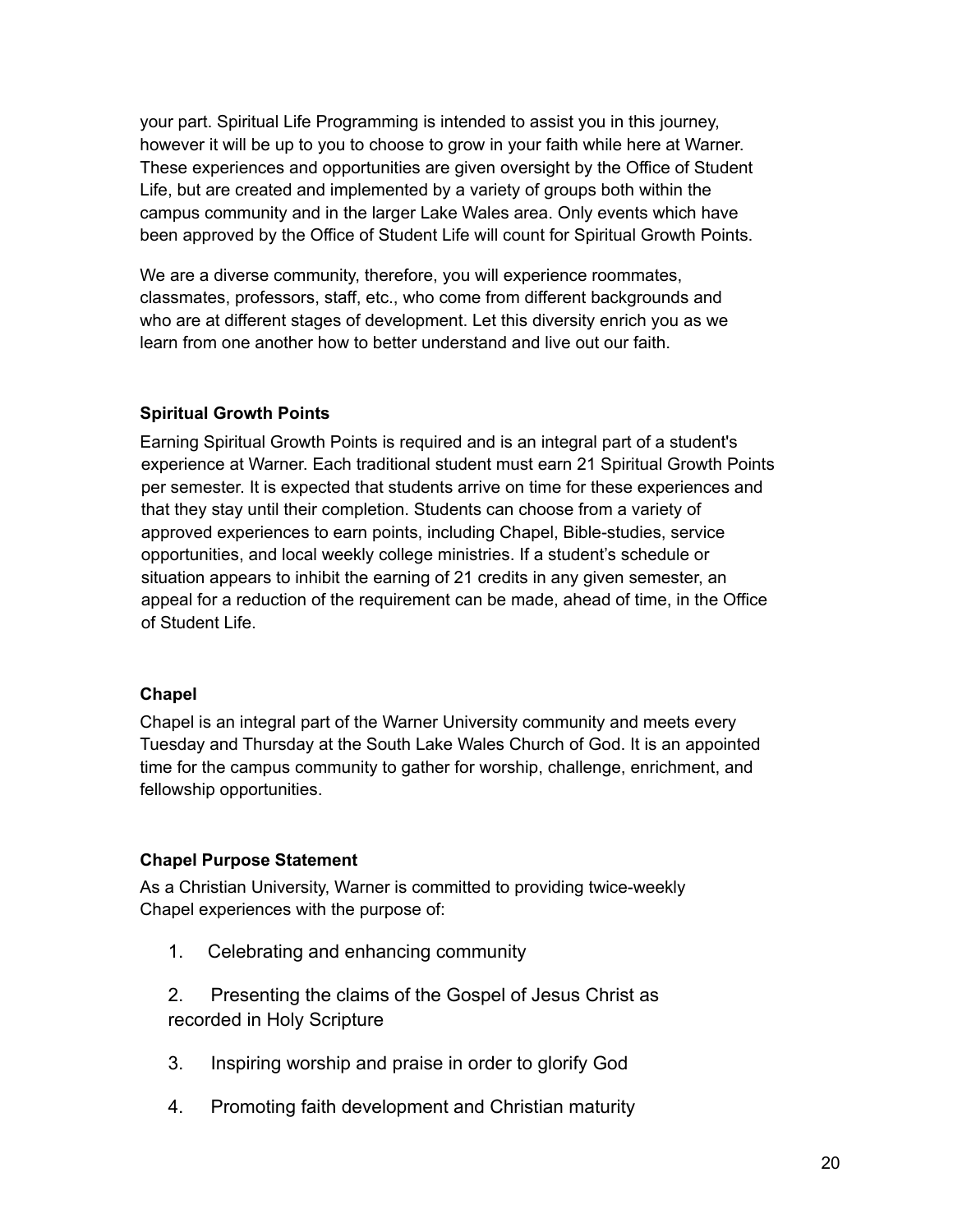5. Examining current issues from a Christian perspective and worldview.

## **Chapel Etiquette**

As we gather together in chapel twice each week as a community, it is important to observe certain behaviors in order to ensure an orderly service so that we might engage in a worshipful experience.

The following is not an exhaustive list, but these are important concepts for the proper functioning of chapel.

## **Reverence**

First and foremost, we are gathered together to worship the Sovereign God of the Universe! It is important to remember this and maintain honor and respect for the One we worship in all that we do.

## **Respect**

Since we come from varied backgrounds, it is important to show respect for those who are leading, even if we might have other worship preferences. This means that we respond to the leader's promptings, such as standing to worship, being quiet to pray, etc. This also means not talking with our neighbors during singing and when the speaker is speaking, as well as refraining from text messaging, talking on the phone, or listening to headphones. Also, please refrain from getting up to go to the restroom while the speaker is addressing the audience. If it becomes necessary then please wait in the back until the speaker is finished.

## **Attention**

In order to receive anything from worship, we must give our full attention to the experience. Chapel is not a place to do homework and it is definitely not a place to "catch some zzz's". Please sit up and pay attention to the message God has for us individually and as a community!

## **Proper Attire**

Out of reverence for God and respect for one another, students must dress appropriately for chapel. Please see the Warner University Dress Code for guidance on what to wear on campus.

## **No Food or Drinks**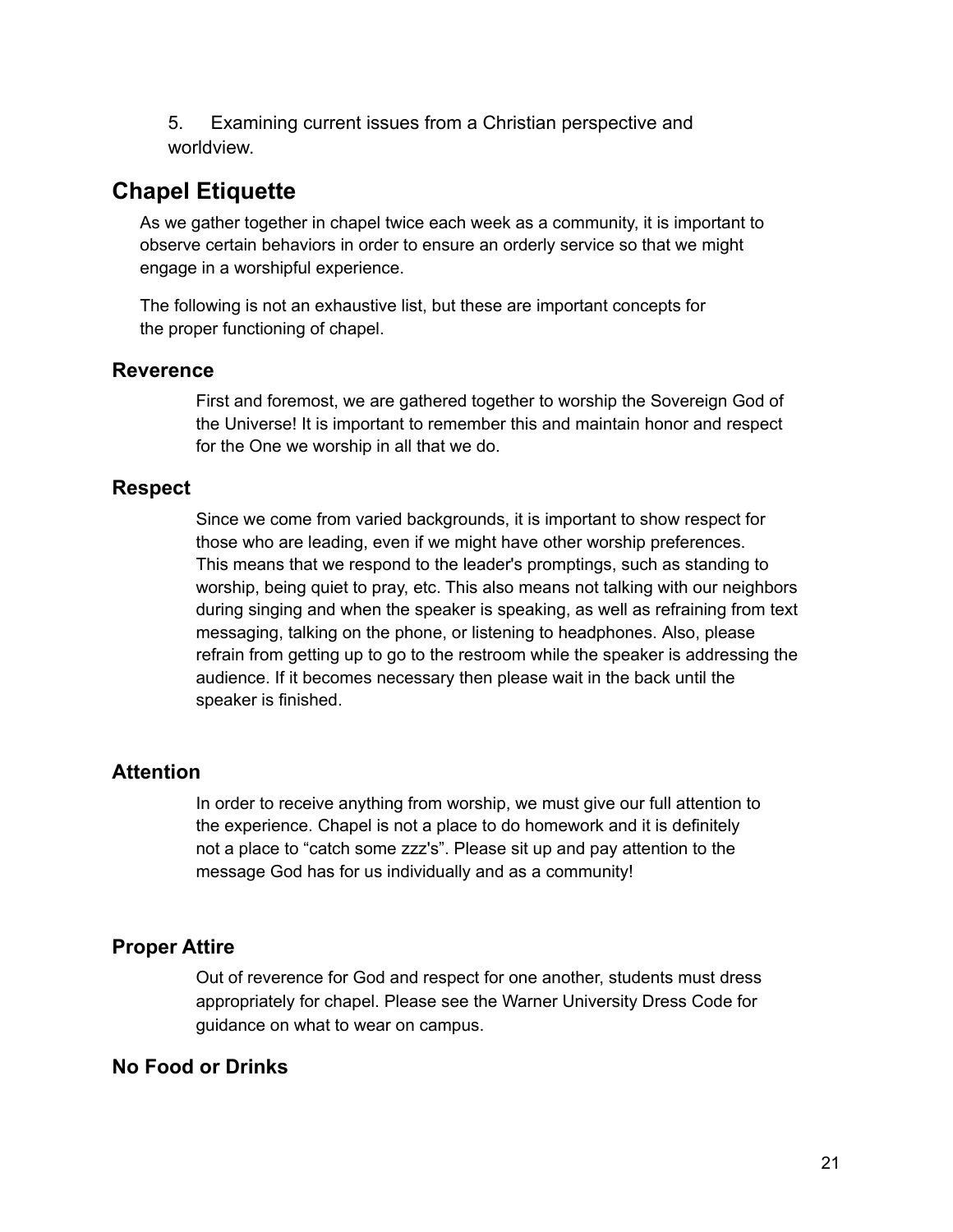Out of reverence and respect please discard all food and drinks before entering the chapel.

## **Spiritual Growth Credits as a Graded Requirement**

Students will receive a grade for the earning of 21 Spiritual Growth Credits in the form of a Pass or Fail (P/F). A grade of "F" will be issued to students who finish the semester having not met the requirement. Students with an "F" will be placed on Student Life probation and will not be allowed to register for classes until satisfactory arrangements are made with the Vice President of Student Life or his or her designee.

## **Credit Exemptions**

In order for a student to be considered for a Spiritual Growth Credit exemption, he/she must submit a SGC Exemption Form which is found in The Office of Student Life. This form requires signatures from the student, Department Chair/Dean of the School, coach (if applicable), and Student Life for approval. Most exemptions will be for an alternate requirement of the student to earn six (6) Spiritual Growth Credits for the semester. No student is fully exempted from this requirement, unless he or she is participating in a Warner University sponsored or required internship experience.

The following guidelines are used for Chapel exemptions:

- A student living off campus and not having classes immediately before and/or after Chapel may appeal for an exemption
- Students that have an internship that requires the student to be off campus. This requires verification from the Department or Dean of Academics
- Parents with small children at home may appeal for an exemption
- Other exemptions may be granted under extraordinary circumstances

It is important to note that Chapel is on the student class schedule because it is required and is valued at a high level. Just as a student would not schedule a job through a class on the schedule, a job scheduled through chapel will not be recognized as an exemption.

Exemptions are issued on a semester by semester basis and must be reapplied for each semester.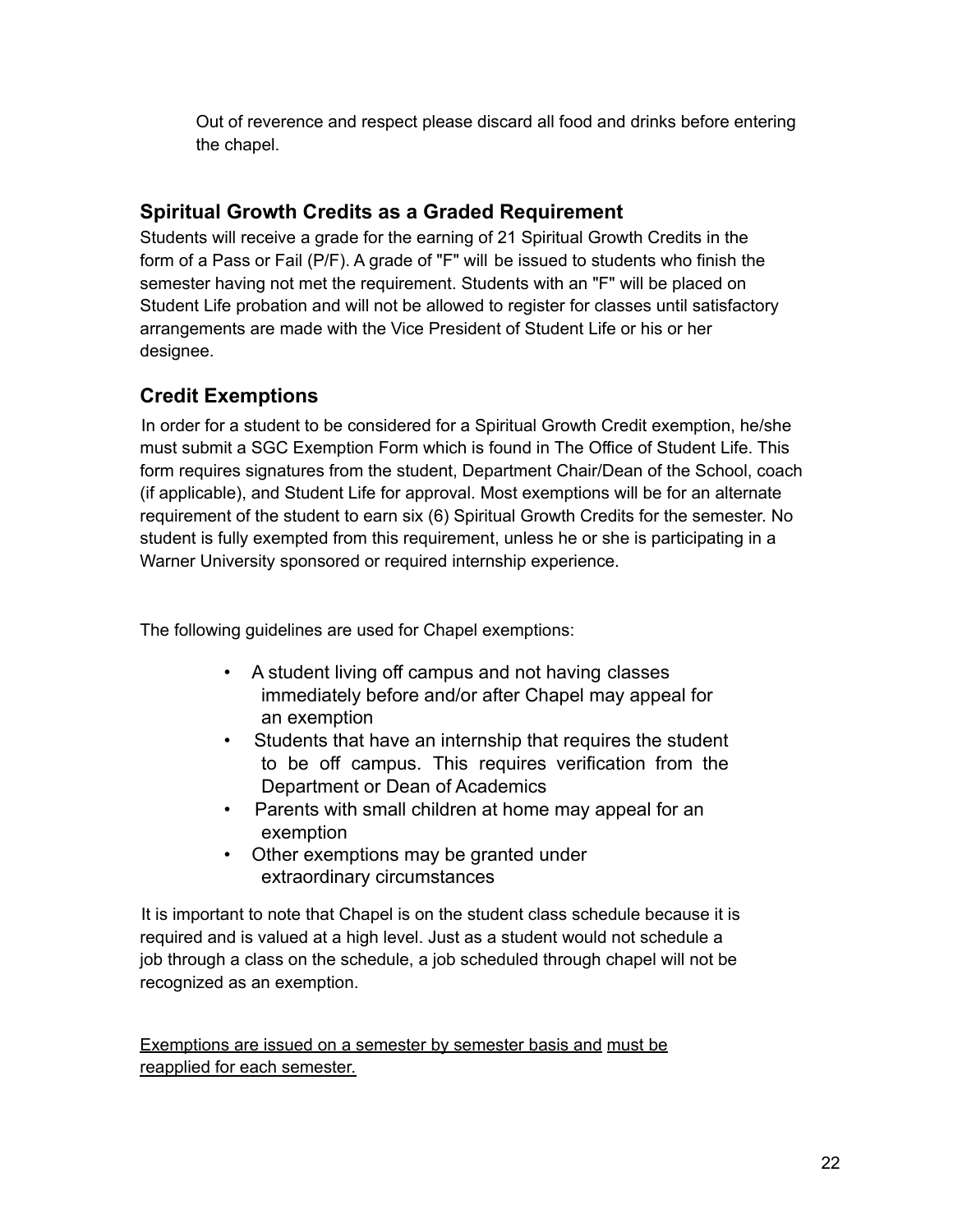## **Chapel Absence and Disciplinary Action**

Students are considered in good standing with regard to Chapel if they have earned the required 21 credits during the semester.

Students will know at mid-term of each semester what the chapel standing is at that time.

Students exceeding the allowed number of absences will no longer be in good standing and will be subject to Chapel Probation which carries the following disciplinary actions:

- Restriction from representing the University in such activities as athletics, intramurals, study abroad, service clubs, and campus sponsored trips, etc.
- Forfeiture of institutionally funded scholarships (including Warner work study)
- Restrictions from continuous enrollment until suitable arrangements are made

Students who persist in their disregard for the earning of Spiritual Growth Credits will be subject to immediate suspension. A student that is not in good standing may be given an opportunity to make up the excessive absences with two (2) hours of approved community service for each miss exceeding the 6. Arrangements for this option must be made with the Office of Student Life. This office reserves the right to determine which community service locations are approved.

## **On-Going Spiritual Life Programming**

Students are encouraged to take responsibility for their own growth and development by being involved in various ongoing opportunities sponsored by the Office of Student Life.

## **RESIDENCE HALL POLICIES**

Residential living is a Christian community experience on the campus of Warner University and can be one of the more rewarding and important facets of a University education. It is more than just a housing arrangement! An integral part of the personal growth and development of on-campus students can come through living-learning experiences at Warner University. Students are exposed to a variety of persons and shared experiences enhanced by planned residence hall programs and services such as: academic and personal advising, social activities, intramural sports, Bible studies, and other group activities.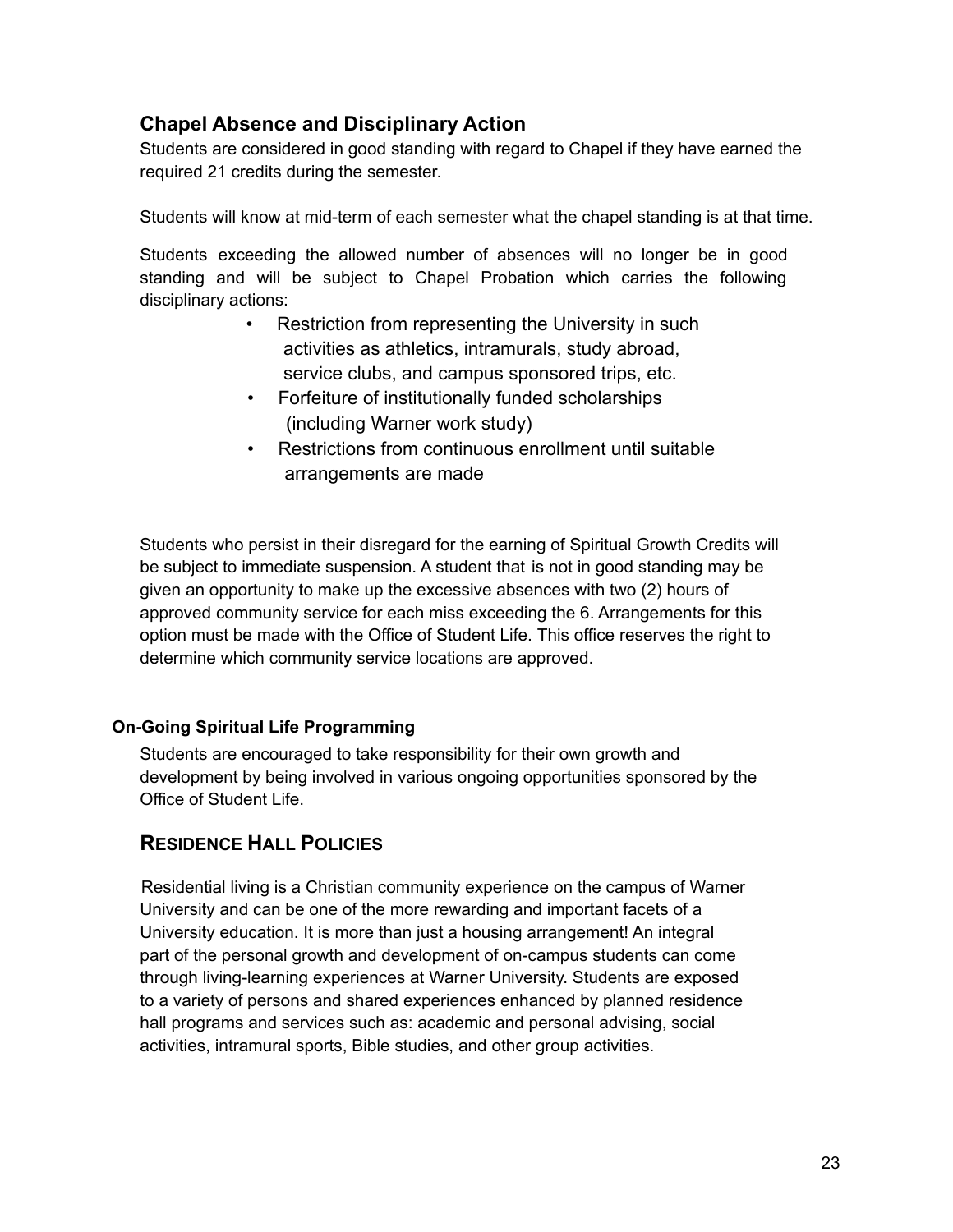## *General Housing Policies*

Warner University has an on campus housing requirement for all unmarried full time undergraduate students. Exceptions to the on-campus housing requirement are as follows:

- The student is 21 years of age
- The student is a senior (defined as already having completed 8 full time semesters as a college student)
- The student is employed and housing is provided as part of the compensation package.
- Living with a parent or legal guardian less than 50 miles from Warner University
- The student has a child living with them as a permanent residence.

If a student wishes to apply to live off campus, he or she must complete an off-campus housing application and provide the required accompanying documentation, which will be reviewed by the Assistant Dean of Students. For the off-campus request to be reviewed, the parent/guardian must provide a notarized letter detailing the off campus arrangements.

Questions about University housing should be addressed to The Office of Student Life. Students who do not abide by the Warner University Housing Policy will be subject to disciplinary actions which can include the ability to remain enrolled at the institution.

#### **Cohabitation Policy**

In order to protect students from the appearance of and potential for inappropriate sexual behavior (as outlined under behavior expectations in the student handbook), students are prohibited from sleeping in the same space as a non-related person of the opposite sex (including but not limited to an apartment, bedroom, hotel room, parked car, or tent). This applies to both long-term and short-term housing. If a parent, grandparent, aunt, uncle, Warner staff/faculty member, or pastor provides supervision for members of the opposite sex to stay in the same dwelling, that would be acceptable. If students have questions regarding this policy, they should contact Student Life.

#### **Other General Policies**

A detailed Residential Living Guide is available. Selected from that publication are some general policies applicable to any resident or non-resident student, guest, or visitor. They are as follows: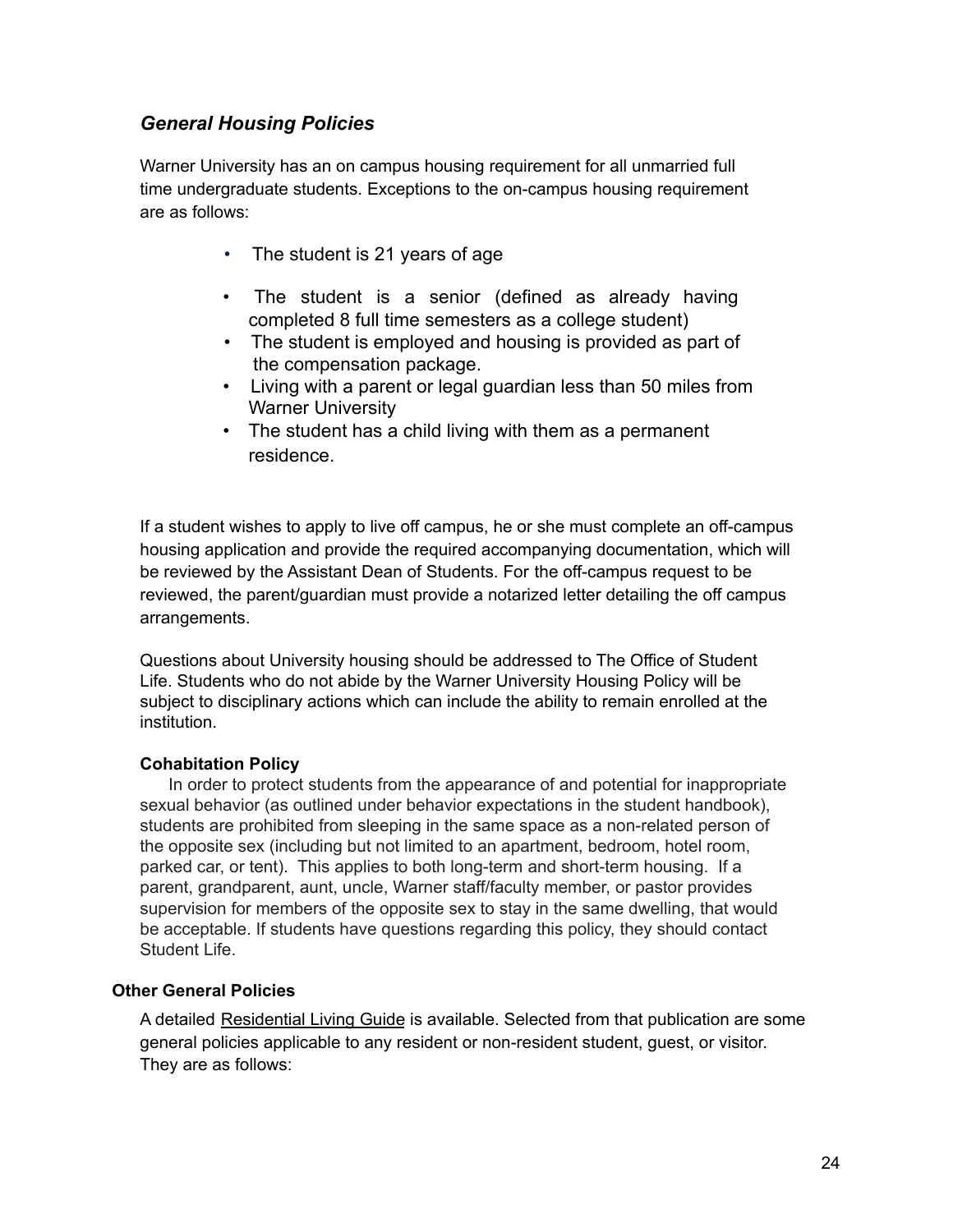#### **Alcohol, Drug, and Tobacco Free Environment**

Warner University is an alcohol, drug and tobacco free institution. This mandates that there is to be no usage, possession or distribution of alcohol, drugs or tobacco (including hookah and chewable products) or e-cigarette products. Paraphernalia and/or containers of any of the above will be considered evidence of use. Individuals who violate this policy will be subject to disciplinary action.

#### **Curfew**

At WU, we have self-regulating hours. We encourage students to be responsible in their choices and come in at a reasonable hour. When the residence hall staff becomes aware that a student is not making positive choices in this area, a staff member will talk with the student. The residence halls are locked 24 hours a day, seven days a week with room key access only. Residents of halls are expected to close and keep locked all exterior doors at all times.

It is all expected that Warner University residents occupy and sleep in the rooms and beds assigned to them. Resident Assistants should be told of absences from an assigned room in advance. Ongoing absences from an assigned dorm room will be noted by the Resident Assistant and reported to the Resident Director which could result in disciplinary action.

#### **Guests & Sleepovers**

It is expected that students sleep in the Warner University room and bed assigned to them by the Office of Student Life.

Overnight stays in another room must be approved of by all suite or roommates. Students are not to co-sleep with another student or guest in Warner University beds for any reason. If a student is experiencing distress or a health issue at the level for which a person needs to be present with him or her for support or observance, the situation should be reported to the Resident Assistant or Resident Director for appropriate assistance. If a student is found to be co-sleeping in another student's bed, or is regularly habituating a room that is not assigned to him or her, he or she is in danger of losing the privilege of continuing as a Warner University residential student.

Guests may stay overnight with the advanced approval of the Resident Director under the following conditions:

- Request form completed and submitted prior to 8 p.m.
- All roommates agree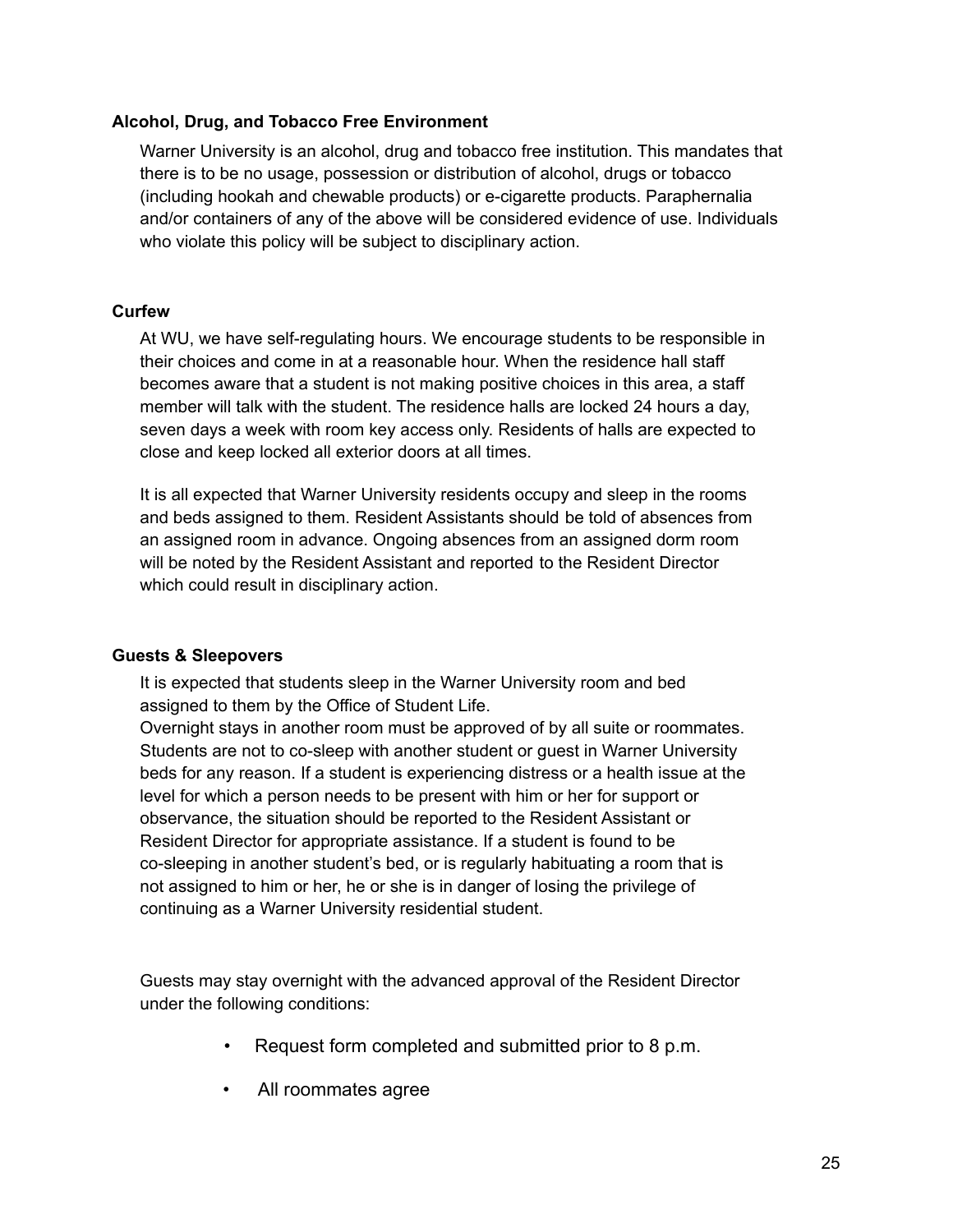- Arrangements have been made in advance with the RA or RD
- The guest must be at least 16 years of age and the same gender as the student making the request

There may be a \$5 charge for nonresident guests who remain overnight. A minimum charge of \$25 may be assessed for unauthorized overnight guests and/or requests made after 8:00p.m. Any charges are to be paid to the Resident Director in advance, accompanied by the completed form.

Guests are subject to all University regulations. Any violation of Warner University's Community Commitments could result in disciplinary action against the host. The presence of unauthorized guests could also result in disciplinary action.

#### **Illegal Entry**

Any student who illegally, or otherwise without permission, enters another student's room and/or other WU buildings will face University disciplinary action and possible criminal arrest.

## **Lobbies and Lounges**

Lobbies and lounges are for the use of all residents and should not be monopolized by small groups who make the atmosphere undesirable with loud noise and/or inappropriate behavior. These common areas are to be used primarily for relaxing, socializing and entertaining visitors and friends. Cutting hair and other activities that could cause damage to furniture and carpets are prohibited. VCRs and DVDs may be connected to lounge television sets with the approval of the RD. Lobby hours are posted in each residence hall.

## **Open House**

WU residence halls are not co-ed. There are open house hours most days throughout the week and weekend. Specific hours and guidelines will be communicated and posted in the residence halls. Only during these posted times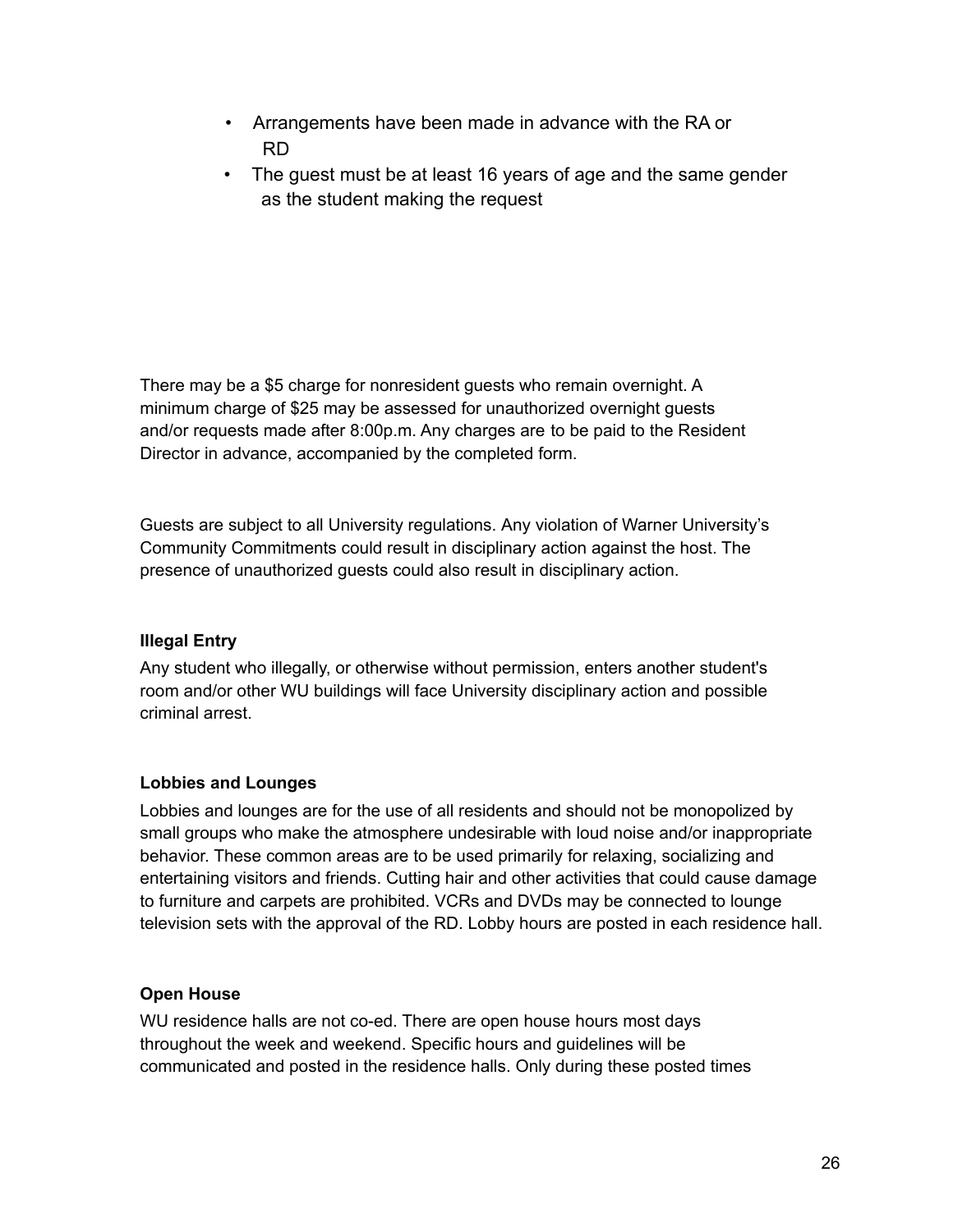may students of the opposite sex be present in the residence halls, beyond the lobby.

#### **Courtesy Hours**

There will be specific hours of the day (typically later evening hours) that will be posted as a time in which the residence halls should remain quiet for studying and sleeping. It is important no matter what time of day, to be considerate of others living in the hall.

#### **Television and Gaming**

Satellite television service is provided in each room. Each room has a satellite television receiver, but students must provide their own televisions. Students are responsible for the appropriate use and care of satellite receivers and are expected to return them to Warner University in complete and working condition. Misuse of television services or receivers will warrant disciplinary action.

#### **Student Grievances**

A directory of appropriate personnel and phone numbers to contact for a variety of concerns or questions is provided to students. For example, if there is a concern or complaint about the Residence Halls, the office and contact number are listed for that concern. For concerns about finances, the department and contact number is listed. Students begin in the office where the concern originates. If the concern can be resolved at that level it is. If it can't, it goes to the Department Director, then through the administrative channels until a resolution is determined. At times, it is necessary to involve more than one department or supervisor in order to resolve the situation. Warner University also has a designated web link which can be used to report concerns or needs related to technology, facilities services or for general questions: help.warner.edu.

In the event resolution cannot be achieved through a process within Warner, students may explore registering a complaint or grievance with a state authority. For residential students attending courses in the traditional program on the Warner campus, you would contact the [Florida Department of Education](http://www.fldoe.org/policy/cie/file-a-complaint.stml). This would be true also for online students in the Adult & Graduate Studies program who reside in Florida. If an online student in the Adult & Graduate Studies program lives outside the state of Florida, the student would contact the [appropriate State Agency](http://warner.edu/wp-content/uploads/2015/07/Appropriate-State-Agency.pdf) where they reside. These links provide contact information for each state agency as well as to the specific webpage for complaint or grievance procedures.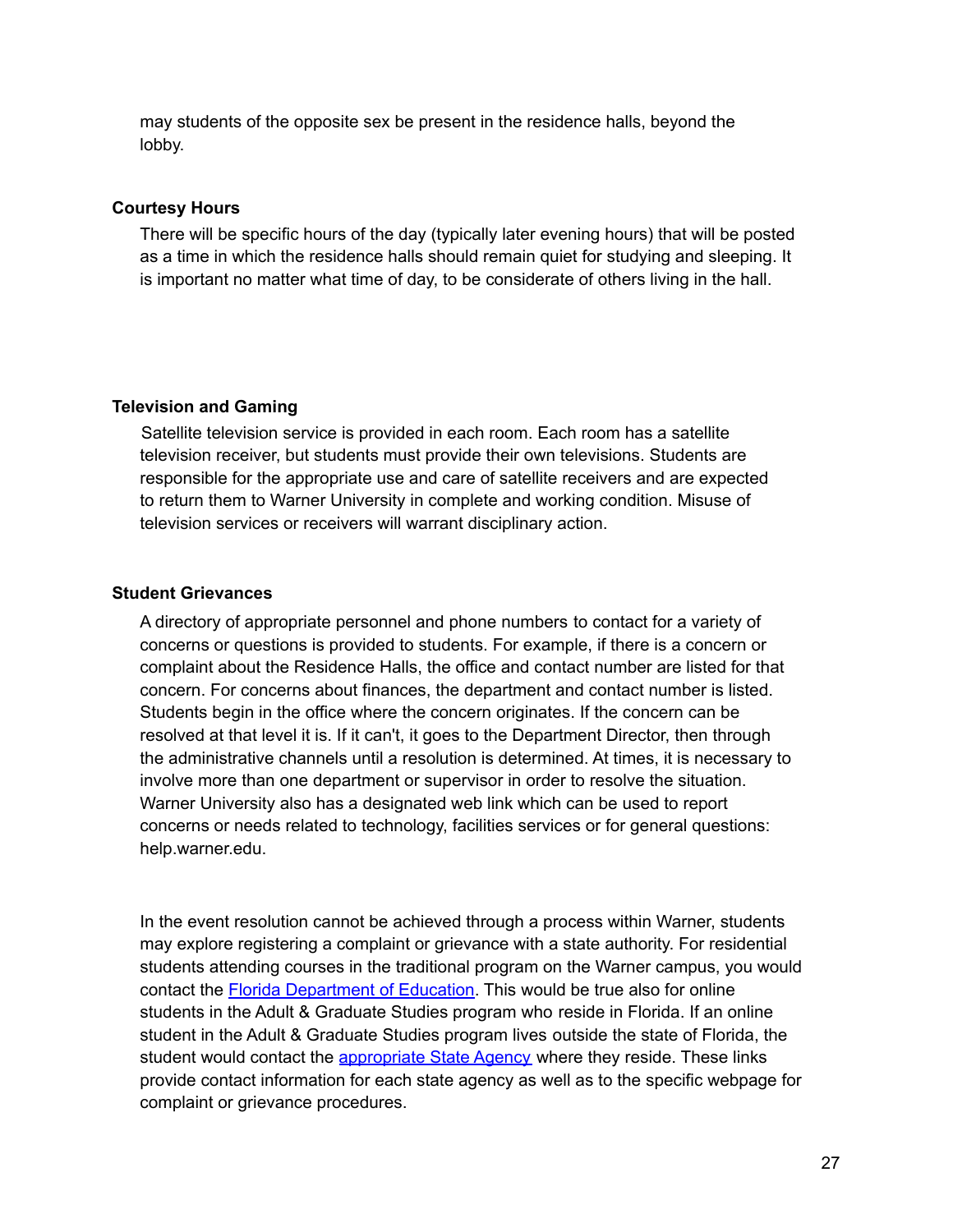Unresolved complaints or grievances may also be registered with the [Southern](http://www.sacscoc.org/pdf/081705/complaintpolicy.pdf) [Association of Colleges and Schools Commission on Colleges](http://www.sacscoc.org/pdf/081705/complaintpolicy.pdf), the regional accrediting agency for Warner. This link takes you to the SACSCOC procedures for registering a formal complaint or grievance.

Warner University takes seriously all allegations, especially those of sexual harassment. Students are encouraged to report sexual misconduct in a timely manner. Complaints of this nature should be reported to the Title IX Coordinator (see below) for review.

Grievances involving a faculty and/or staff member will be referred to the Office of Human Resources for review. Faculty and staff will have up to sixty days following an incident to file a complaint with the Office of Human Resources. Students will have up to ten months to file a complaint. In special circumstances time limits may be waived with mutual agreement of campus representatives.

#### **Title IX**

**Warner University has a zero tolerance policy regarding sex discrimination. To file a complaint regarding sex discrimination, including sexual harassment or sexual violence, please contact the institution's Title IX Coordinator:**

Mrs. Janet Craigmiles, Director of Human Resources, Ratzlaff Administration Building, Warner University, Office telephone (863) 638-7524, Email address: janet.craigmiles@warner.edu

## *Civic Responsibilities*

Members of the community are expected to be contributing members of both the local and campus community by being responsible citizens. In addition to obeying the local, state, and federal laws, members are expected to adhere to the following:

1. **ID Card-** During registration for classes, the Student Life Office will issue to each student an identification card (ID), to be validated each semester thereafter. The student should carry this card at all times and be ready to present it to any University official who asks to see it. A student will be asked to present the ID card at the following times:

• To utilize meal plan services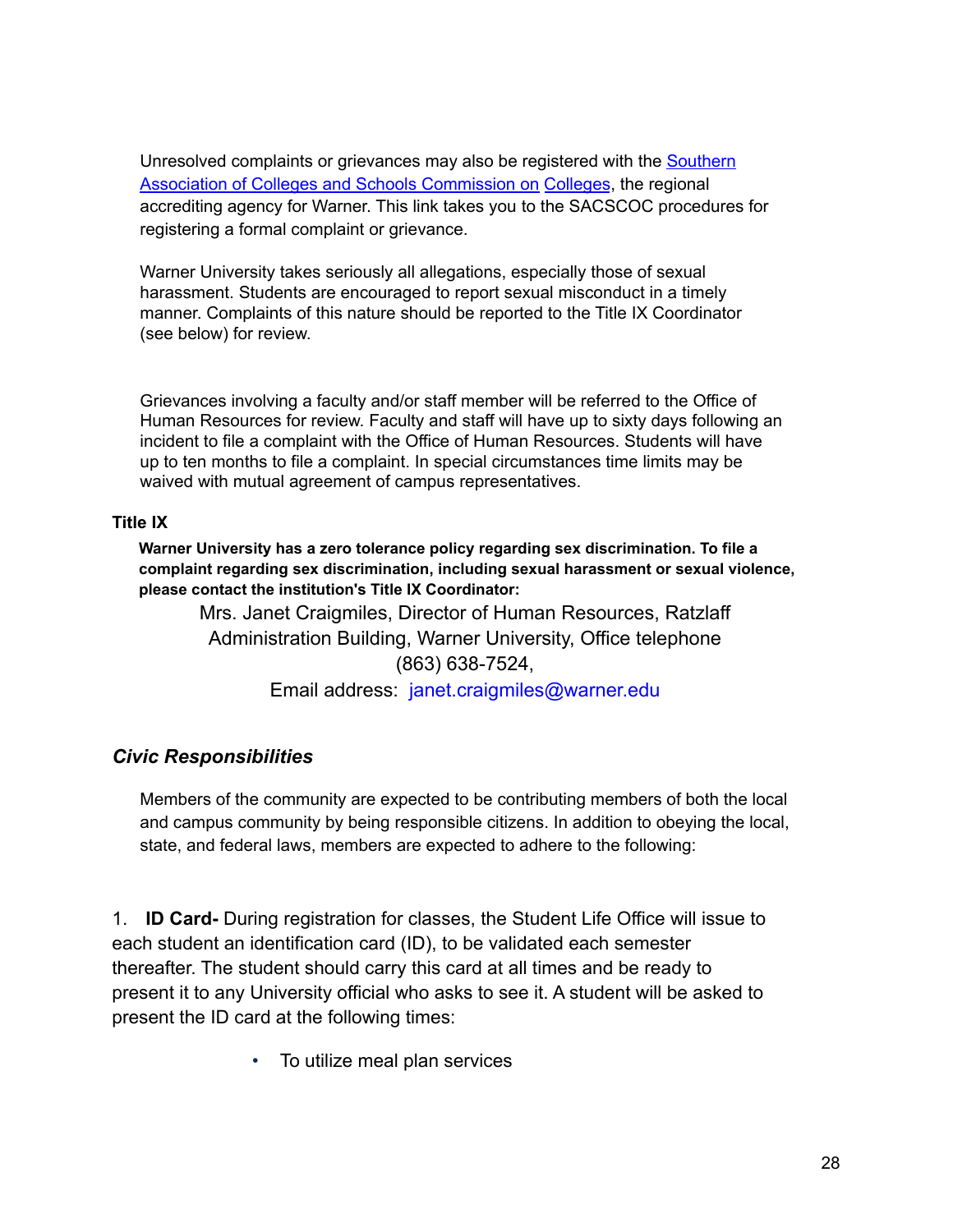• To attend University-sponsored events/campus activities

- To check out PLRC materials
- To use The Den and Fitness Center facilities
- To identify yourself to Security or University Personnel
- To use computer lab resources

A lost ID should be reported to the Student Life Office and a new one can be secured for a \$5 fee for everyone except residents of Spencer Hall who's fee is \$10.

2. **Vehicles-** To ensure the safety and security of the campus community, specific rules and regulations have been established and students will be held accountable for proper use of vehicles. All vehicles must be registered and the assigned tag displayed on the vehicle as instructed.

**3. Fire Procedures and Policies-** All members of the community are to adhere to the following procedures in case of fire or fire drills (conducted as required by law).

- When the alarm sounds, leave the building immediately!
- If possible, close your room door, but do not lock
- Evacuate in a neat and orderly fashion
- Clear the building by at least 75 feet
- Re-enter buildings only after it is cleared by the fire department or Security officials
- Use fire equipment only in case of emergency
- Do not interfere with firemen, fire trucks, or other fire equipment

Anyone not leaving a building during a fire drill is subject to disciplinary action. Incidents, such as tampering with fire alarms, firefighting equipment, smoke detectors, or creating unsafe environments (e.g., open flames), will not be tolerated and will result in **Immediate Disciplinary Action and Possible Dismissal** from the University.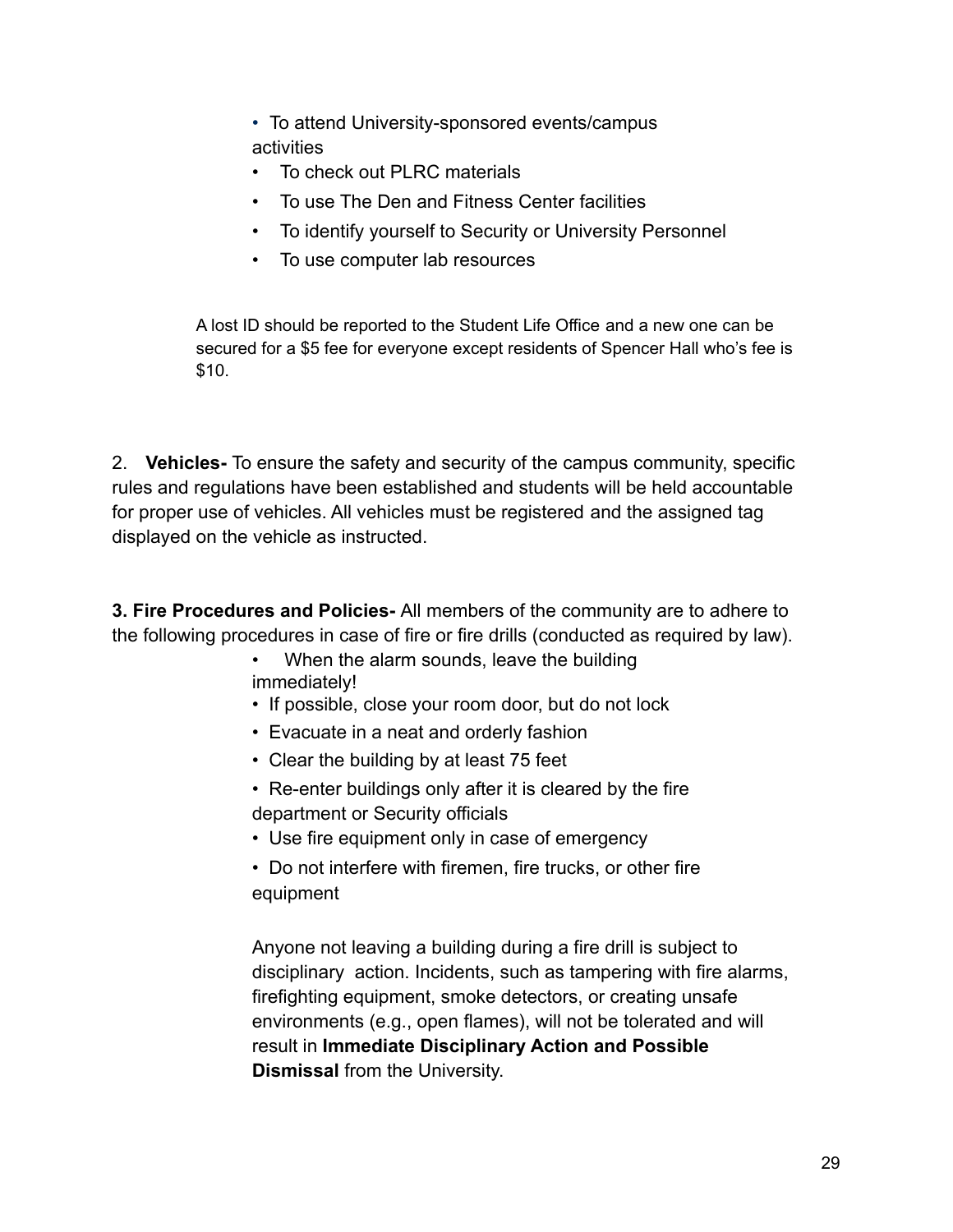4. **Fireworks, Firearms, and Weapons-** (including any incendiary devices, airsoft guns, pellet guns, BB guns, swords, knives or any realistic representation of such, etc.) are not to be brought to campus unless they are present for a Warner University sponsored event or practice (Clay Shoot team, for example). A weapons safe is provided for such situations and weapons must be registered and managed through Warner University Safety and Security. Weapons are not to be in the residence halls or kept in cars at any time or for any reason. Weapons for hunting, etc. must be stored off campus. Any deviation in this policy would result in immediate dismissal from the University.

5. **Illegal Entry-** Individuals are not to enter or occupy facilities, possess or duplicate keys for facilities without proper authorization. All campus facilities are checked and secured by Security personnel through the day on a regular basis. Security personnel will continue to check all campus facilities throughout the night as well. Any irregularities or suspicious actions will be investigated, dealt with (if necessary), and reported to the Vice President of Student Life for appropriate follow up.

6. **Posting of Signs & Notices** -All postings must be approved and stamped by the Student Life Office. Unapproved postings will be removed and discarded. Guidelines are as follows:

- Signs and notices are to be posted only on surfaces specifically designated for this purpose.
- Glass surfaces such as doors and windows, as well as painted surfaces, are not to be used for posting signs and notices.

• Provided bulletin boards, and wood-paneled surfaces may be used provided the appropriate authority has granted permission as follows:

•Rigel Student Center: Student Life

Darby Academic Center: Student Life

Pontious LRC: Director or Assistant Director

Turner Athletic Center: Athletic Director

Residence Halls: Resident Director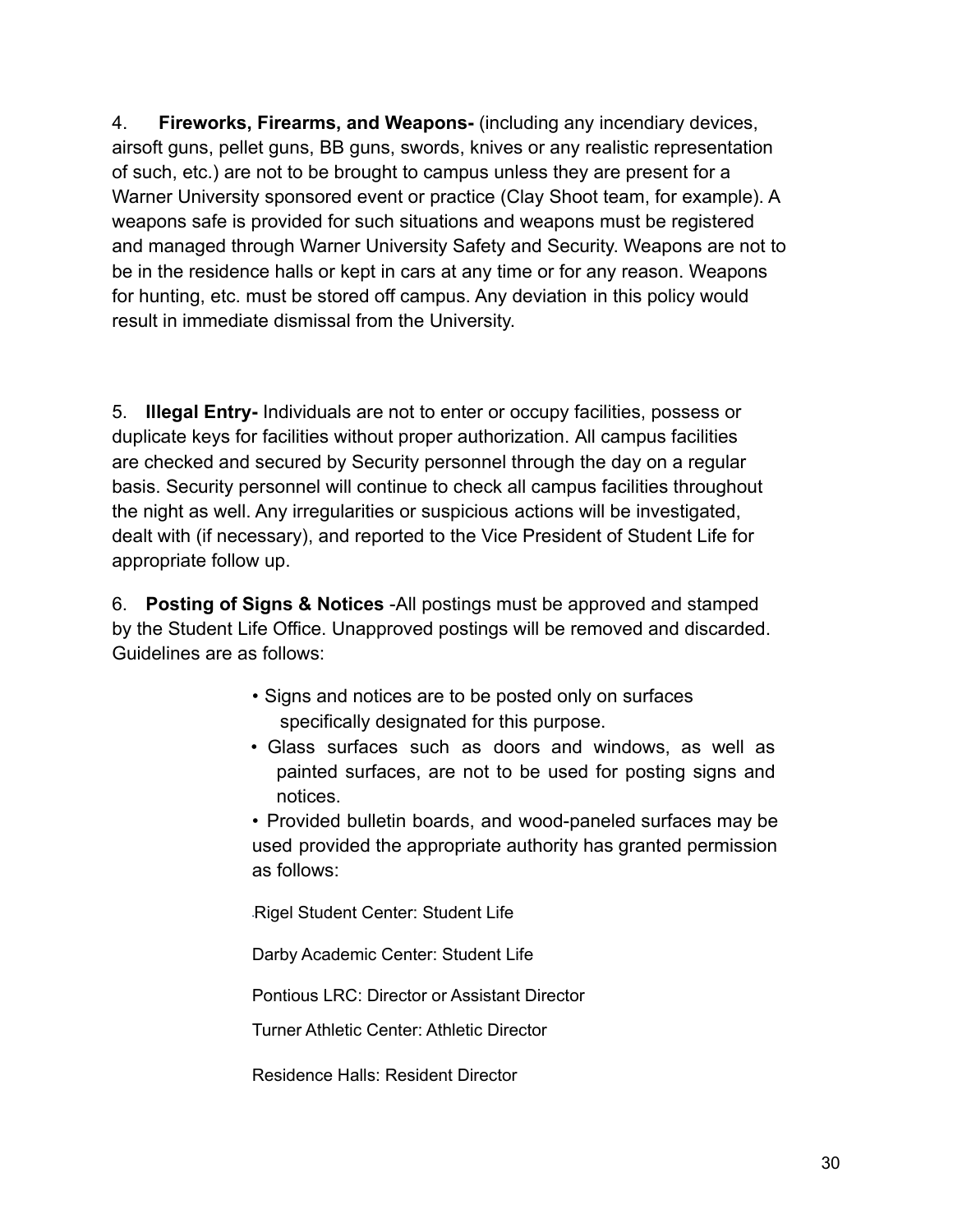• All improperly posted notices and signs will be removed and discarded.

• Sidewalk chalk should only be used on uncovered walkways that can be reached by rainfall. No chalk should be used on covered surfaces and breezeways. Writing on campus sculptures, artwork, fountains, etc. is not permitted. The Student Life Office should approve the use of sidewalk chalk.

7. **University Representation-** To properly exemplify the ideals of Warner University, students selected to represent the University in public functions (athletic, drama, forensics, music, etc) must be regularly enrolled students who meet the following requirements:

• Maintain enrollment in 12 semester hours or more during the semester(s) of representation, unless a graduating senior in the final semester or by special permission of the administration.

• Be in good academic standing with the Office of the Chief Academic Officer.

• Be admitted to a major field of study when 80 or more semester hours are earned.

- Be in good social standing with the Office of Student Life.
- Be in good standing for Spiritual Growth Credits.

• Meet whatever additional qualifications an administrative or academic department may require of students serving under its jurisdiction.

Representing the university is defined as actual participation in an activity that is promoting the institution in public functions. The student might be allowed to attend practice and public events and/or assist with the production of a group's activities as seen to be appropriate by the institutional and program administrators.

8. **Social Media and Online Presence-**Though the University is aware that some students communicate with each other in blogs, Facebook, Twitter and other digital media, the University does not monitor these communications and is not responsible for the contents of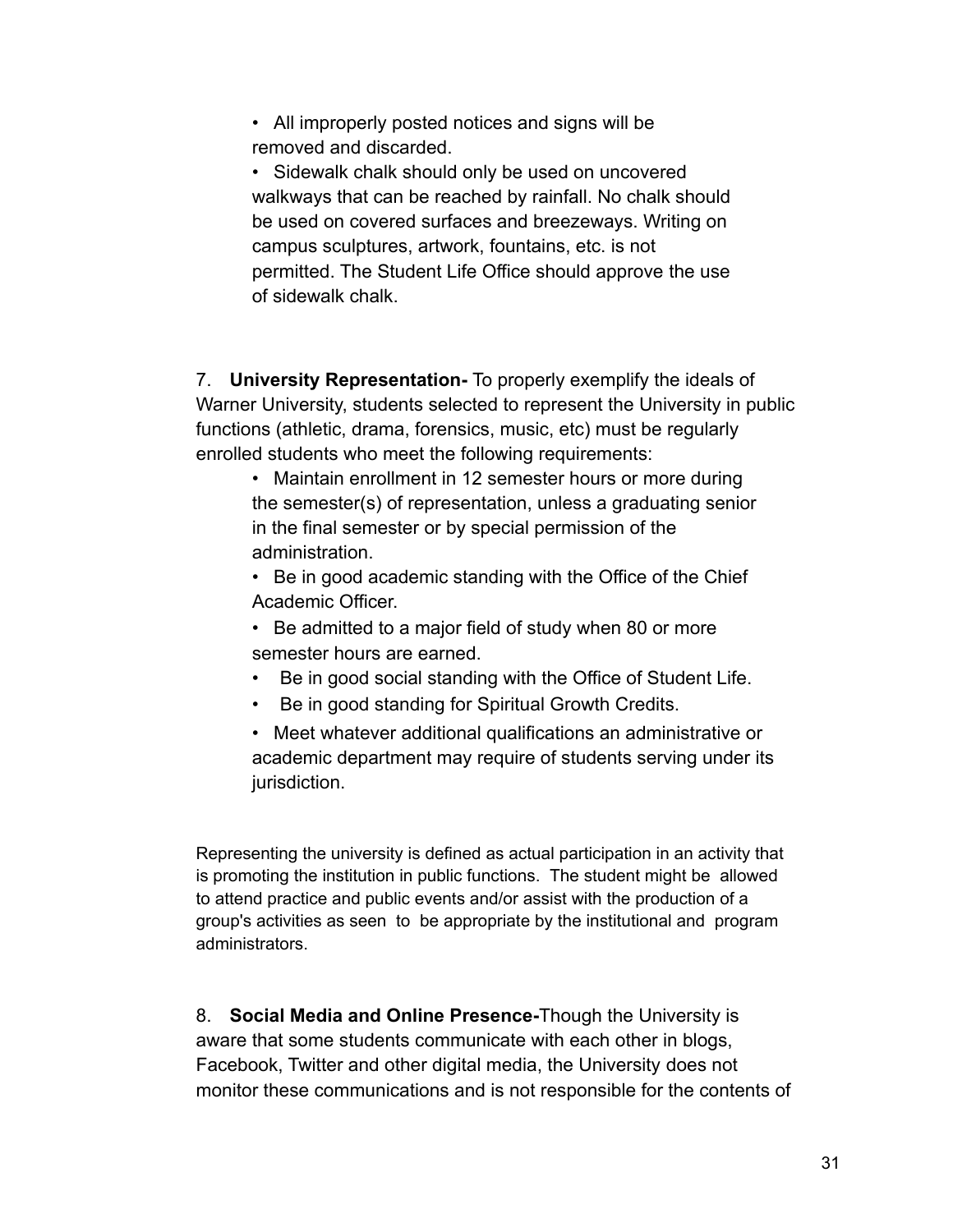them. While the Student Life Office does not specifically seek incidents of policy violations on Facebook, Twitter, Snapchat or any of the various means of student communications, we will address any incidents brought to our attention whether through Facebook, Twitter or other tools and applications.

## **ALCOHOL, TOBACCO AND DRUG POLICY AND PROCEDURES**

Warner University's Biblical Lifestyle Code and mission support the promotion of the holistic health of all persons, acknowledging every human as bearing the image of God and of holding intrinsic worth and value. The use of substances deemed as drugs or mind/body substances is viewed as a potential tool for the marring of a person's self-worth and well-being. As such, the Warner University community upholds the following standards related to the consumption of alcohol, tobacco and illegal/misused drugs or substances.

Warner University's goal is to achieve compliance with our Alcohol, Tobacco & Drug Policy by responding to students who violate the policy in a restorative and redemptive manner whenever possible. However, students in violation of this policy are subject to the maximum sanction of dismissal or lesser sanction as outlined below.

**Alcohol Possession and Use:** The use of, distribution of or possession of any alcoholic substance is prohibited on the Warner University campus or at any Warner University sponsored event.

Alcoholic beverage containers found in residence halls, lockers or vehicles will be considered evidence of use by the occupying student(s). Photographs of alcohol consumption posted on social media can be considered as evidence of use by a student, and is viewed as grounds for discipline if the student is under the legal drinking age of 21. Beverage containers or other paraphernalia promoting or exhibiting alcoholic beverages are not permitted in residence halls, on all areas of campus or during university sponsored events off campus. We expect that students will not drink on campus and that students will present themselves on campus, or at sponsored events, free of any evidence of alcohol use. A student who comes to campus obviously intoxicated will be intercepted, assessed, will potentially be treated medically and will be in danger of third offense level discipline sanctions. Violation of the alcohol policy is considered to be very serious and is viewed as a concern for both the student in question and for the Warner University community which is impacted.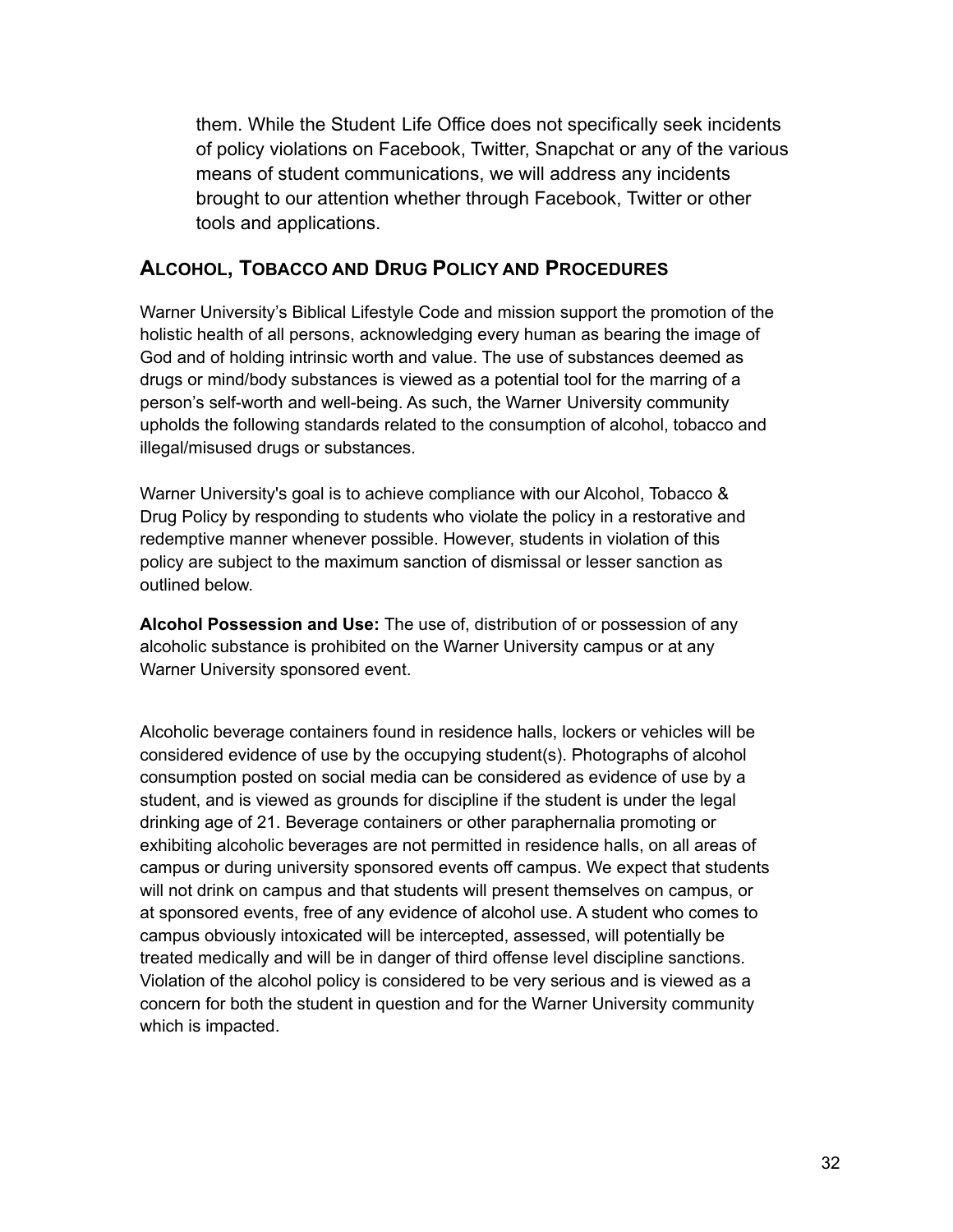## **Consequences for Alcohol Policy Violation can include:**

## **First Offense**

- Disciplinary Action
- A \$50 fine
- Required meeting with the Vice President for Student Life or his/her Student Life designee (Dean, Director, Coach, etc.)
- Educational assignment

## **Second Offense**

- Disciplinary Action (see pgs. Xx-xx)
- Assessment/treatment by a Warner University approved certified Substance Abuse Professional
- Any financial cost associated with the assessment is the responsibility of the student

## **Third Offense**

- Student may be dismissed from the University for a period of at least one full semester
- Student may be placed on social probation for a minimum of one full semester

**Tobacco Possession and Use:** The use of, distribution of or possession of any tobacco product is prohibited on the Warner University campus or at any Warner University sponsored event; products include, but are not limited cigarettes, cigars, hookahs, chewing tobacco, e-cigarettes, hemp and vapes. Tobacco products, containers, ashtrays or spit cans found in residence halls, lockers or vehicles will be considered evidence of use by the occupying student(s). Containers or other paraphernalia promoting or exhibiting tobacco products are not permitted in residence halls, on all areas of campus or during university sponsored events off campus. We expect that students will not consume tobacco products on campus and that students will present themselves on campus, or at sponsored events, free of any evidence of tobacco use.

## **Consequences for Tobacco Policy Violation can include:**

## **First Offense**

- Disciplinary Action (see pgs. Xx-xx)
- Educational assignment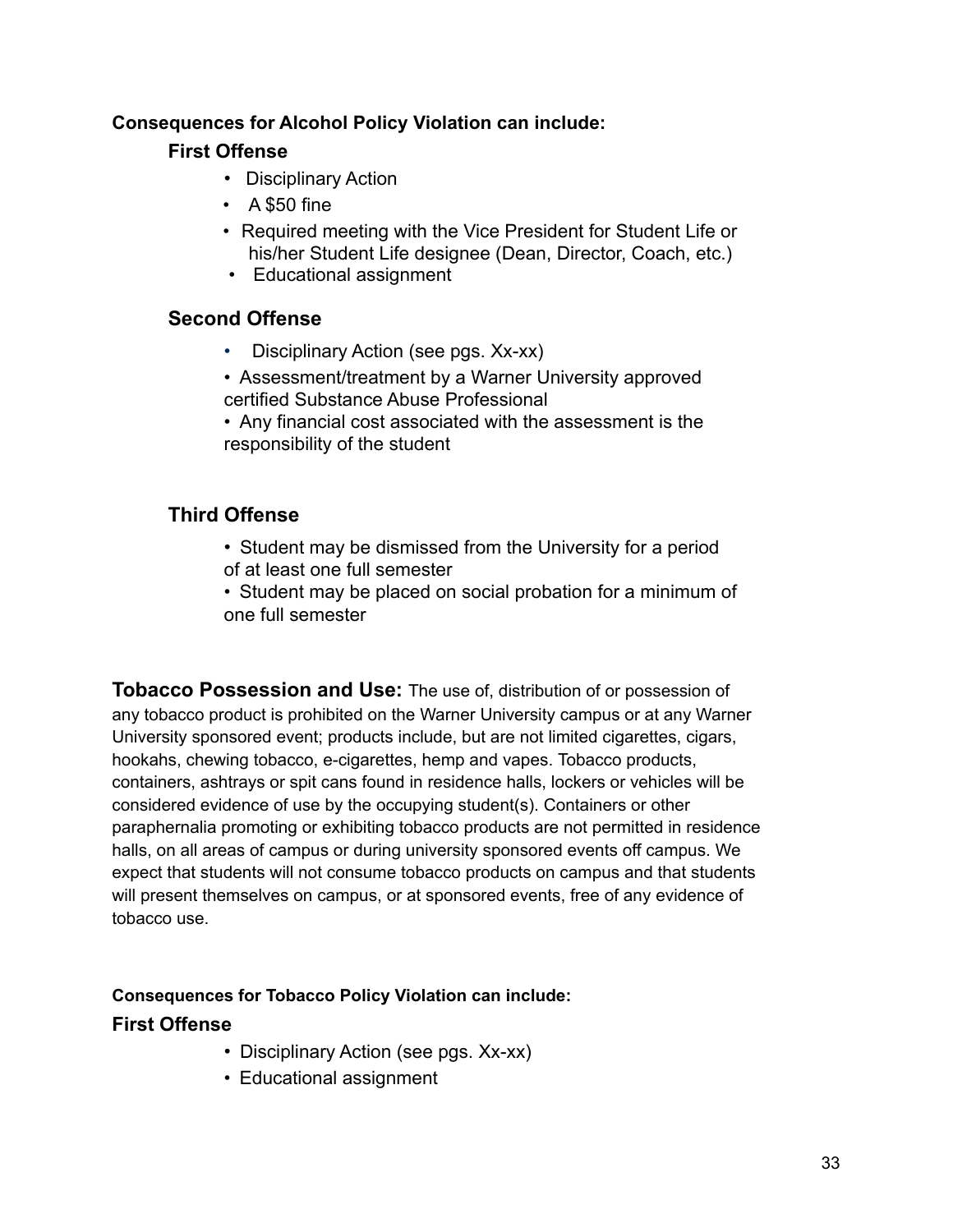#### **Second Offense**

• A \$50 Fine

• Loss of Warner University representation privileges (team, group, work, etc).

• Required meeting with the Vice President for Student Life or his/her Student Life designee (Dean, Director, Coach, etc.)

• Educational assignment

## **Third Offense**

- A \$75 Fine
- Community Service (minimum of 15 hours)
- Final written warning establishing inability to enroll in next term without appeal

**Drug Possession and Use:** The use of, distribution of or possession of any illegal drug substance by enrolled students, faculty, staff or visitors is strictly prohibited. Illegal drugs and or illicitly used controlled substances are not allowed on campus or at any Warner University sponsored event. Drugs, drug residue, or drug containers found in residence halls, lockers or vehicles will be considered evidence of use by the occupying student(s).

Photographs of drug consumption posted on social media can be considered as evidence of use by a student, and is viewed as grounds for discipline. Clothing or other paraphernalia promoting or exhibiting or alluding to drugs are not permitted in residence halls, on all areas of campus or during university sponsored events off campus. We expect that students will not drink on campus and that students will present themselves on campus, or at sponsored events, free of any evidence of drug use. A student who comes to campus obviously altered by drug use or consumption will be intercepted, assessed, potentially treated medically and will be in danger of immediate discipline sanctions; it is possible that the intervention of local law enforcement may be utilized. Violation of the drug policy is considered to be very serious and is viewed as a concern for both the student in question and for the Warner University community which is impacted.

*It is the policy of Warner University that all students are subject to drug tests if the administration has* a *reasonable suspicion that such* a *test is warranted. As a condition of enrollment, each student consents to random drug testing to be done at the direction of the university. If* a *student refuses*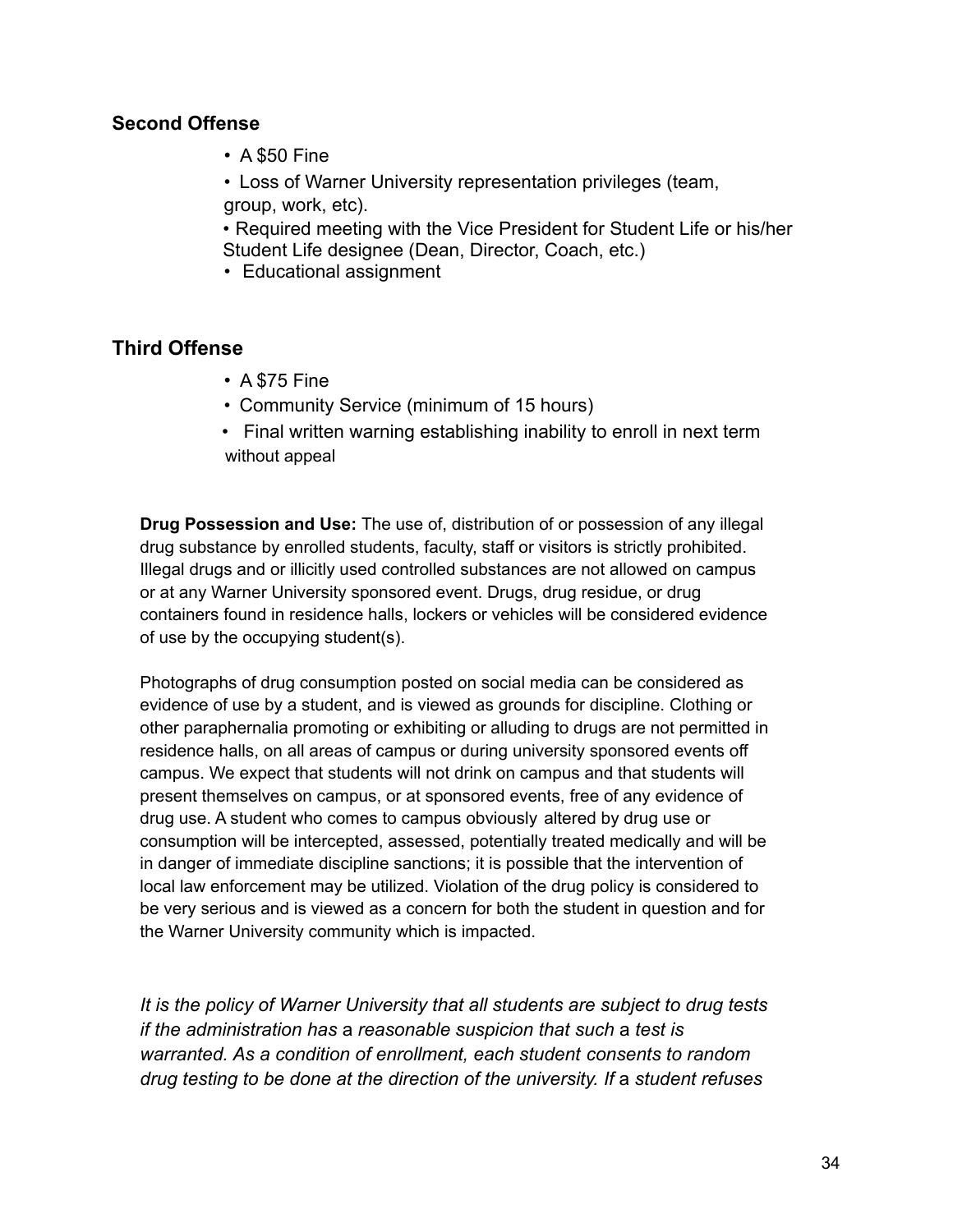*to participate in a random drug test such refusal could be a reason for immediate dismissal from the university.*

#### **THE CONSEQUENCE FOR USE OF, POSSESSION OF, MANUFACTURE OF, DISTRIBUTION OF, OR ARREST RELATED TO ILLEGAL OR MISUSED CONTROLLED SUBSTANCES IS SUMMARY DISMISSAL FROM THE UNIVERSITY.**

*For a listing of the State of Florida statutes regarding alcohol and drugs, please contact the Office of Student Life.*

## **STUDENT DISCIPLINE POLICIES**

Warner University is committed to a community life characterized by both redemption and discipline. While these two concepts may seem contradictory to some, we believe they go hand-in-hand to achieve mature and responsible growth in individuals. The purpose of discipline in the life of a Christian is to develop a consistent walk with Jesus Christ that ultimately draws others toward a relationship with Him as well. Consequently, a Christian community must be one governed by love and a commitment to see Christ dwell richly in the lives of each member of the community. Each individual should be self-disciplined in such a way that he or she lives in harmony with the community. Attitudes, words and actions should be an expression of the Purpose, Mission, and Biblical Lifestyle Code as set forth within the University community.

#### **Biblical Principles of Discipline**

Individuals should encourage fellow members to uphold the purpose and mission, and to live according to their commitment to the WU Lifestyle. In an event a fellow member is in violation of the purposes and regulations, one or more of the following procedures may apply:

• Individuals should confront one another privately in love and gentleness with a goal of restoring him or her to a right relationship within the community (Matthew 18: 15- 17; Ephesians 4: 15; Galatians 6:1-2).

• Should the offender fail to take appropriate steps to correct the apparent misconduct, the friend then takes others recognizing the violation to talk to the offender. In the event, the offender still refuses to rectify the action, the friend, with the offender's knowledge, then reports the action to an appropriate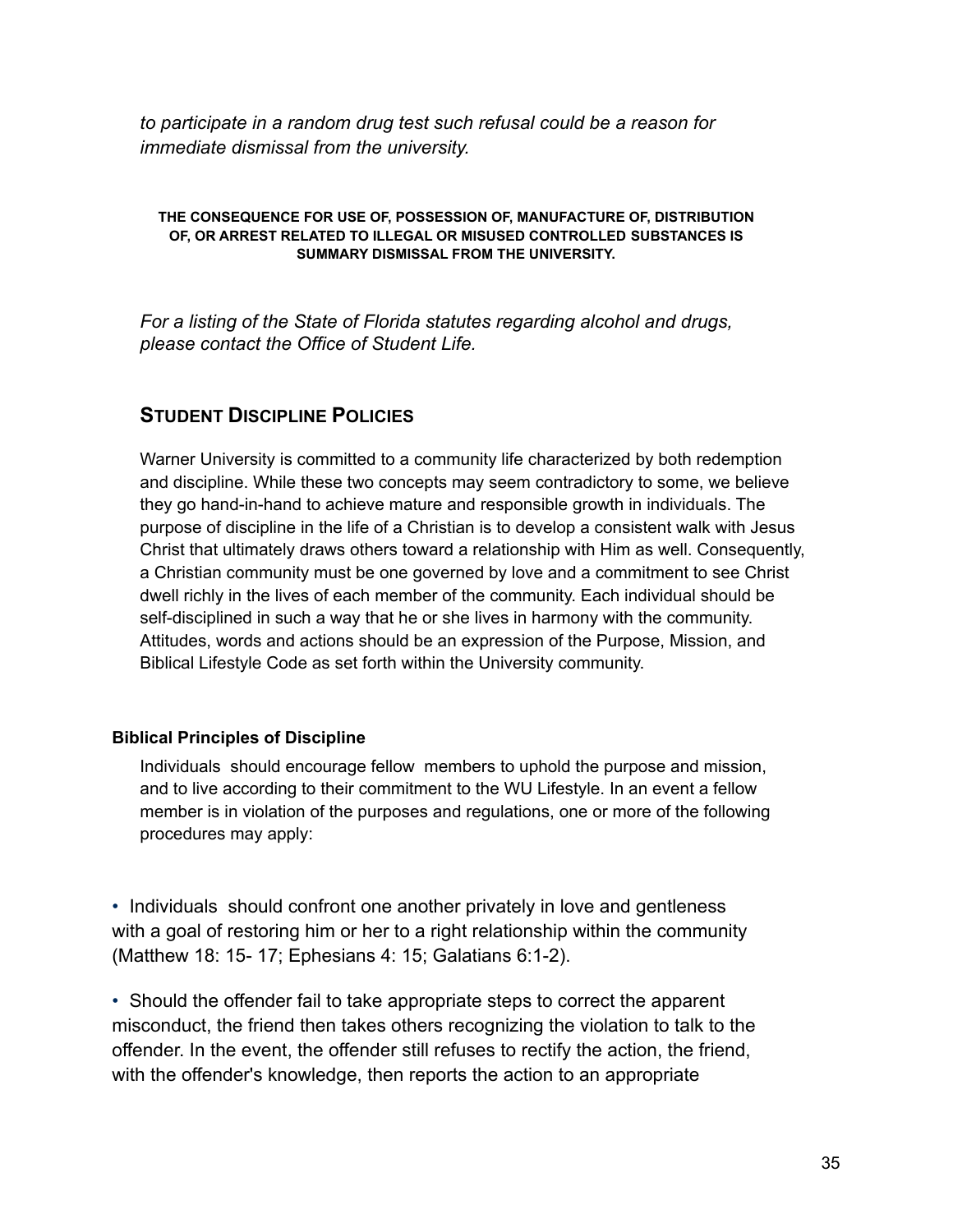authority. This could be the RA or RD for those living on campus and the Dean of Students for others.

#### **Informal Discipline**

Informal discipline is intended to produce restoration and reconciliation within the community. All members of the community should strive to nurture one another through informal discipline motivated by a heart of love.

Students are encouraged to be accountable and responsible for their actions. Students who, before any administrative knowledge of an indiscretion, come to the Dean of Students for help and/or forgiveness will receive help and/or forgiveness as deemed appropriate by the administrator. This **"growth initiative"** will require the individual to forsake the activity, which has created the rift, and take the necessary steps to be reconciled to the community. The steps necessary for restoration are to be determined by the Dean of Students.

#### **Formal Discipline Process**

We as a University seek to provide a fair process for all students enrolled in our institution. The Resident Director or Resident Assistants will handle minor infractions, such as dress policy, violation of in-hours, trash in the halls, noise-level violations, etc. The Resident Director may also handle cases in which the student offers an admission of guilt and waives his/her rights included in the discipline process. All other community violations which will not result in dismissal and are not determined to be personal or sensitive in nature will be processed by the Student Life Discipline Committee. Parents, friends, or legal representatives are not allowed to attend any student discipline meeting.

#### **Student Life Discipline Committee**

On occasion, a collegial approach to discipline is implemented to hear and respond to disciplinary situations. The Student Life Discipline Committee (SLDC) is a combination of the following: The Assistant Dean of Students, The Director of Community and Connection, 2-3 student representatives, and a faculty member.

#### **Sanctions**

The SLDC will determine from one or more of the following, the appropriate sanctions based on the specific offense and surrounding circumstances. This is considered to be a part of the redemption and reconciliation process. It is our intention to draw one back into the community with the least amount of disruption within the community. These more formal disciplinary measures will be applied in a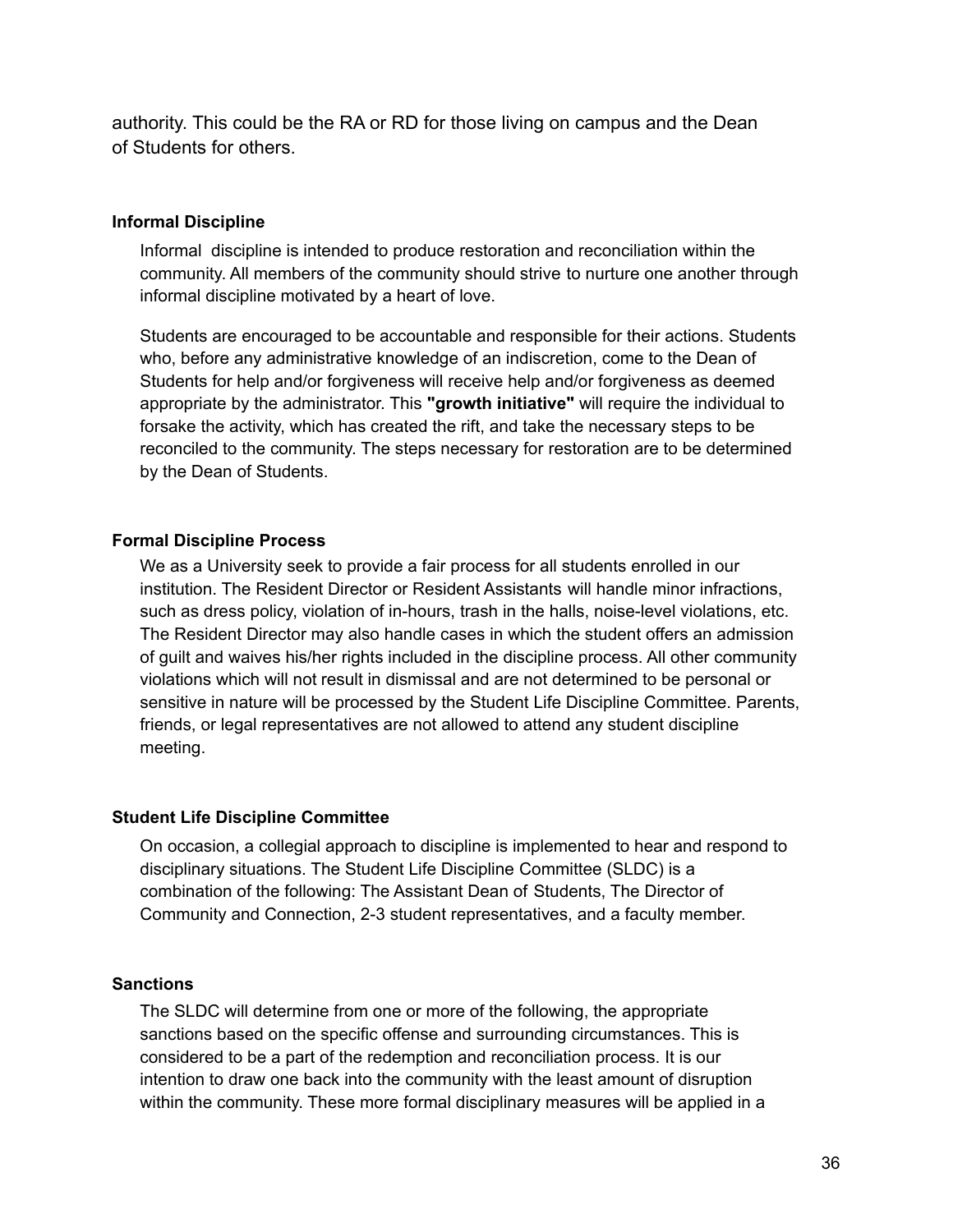consistent and fair manner and will include interaction between the individual and the University.

1. **Reprimand-** A documented official warning that continuation or repetition of an inappropriate behavior will result in a more severe sanction.

2. **Restitution-** A requirement to reimburse or otherwise compensate another for damage or loss of property resulting from misconduct.

3. **Fines-** May also be levied for community offenses. The range of fines is \$5-\$100 (plus restitution, if applicable). Fines may be paid by cash, check, debit, or credit card.

4. **Loss of Privileges** -A student may lose privileges for a specified period of time. This action is related to privileges such as residence hall restrictions, University representation, use of facilities, etc. The appropriate staff will monitor students who lose privileges and any violation during that specified time will result in further disciplinary action.

5. **Counseling-** In some cases, counseling may be required with the on-campus counselor or an approved off campus counseling professional. Any financial obligation associated with this sanction is the responsibility of the student.

6. **Loss of Scholarship** -A student could lose scholarship monies and/or awards for violation of commitments (lifestyle, housing, etc).

7. **Campus Restitution-** A student may be directed to complete a specified service, task, or number of service hours for the University or civic community. The details will be determined at time of violation.

8. **Disciplinary Probation** -A disciplinary status permitting the student to remain in school under specific terms designated by the Dean of Students. A student on disciplinary probation may not represent the University in any manner {athletics, music groups, etc), hold any class, club, student body office, or receive any awards or recognition.

9. **Suspension** -An action that separates the student from the University for a specified period of time. During the suspension period, a student must have permission from the Dean of Students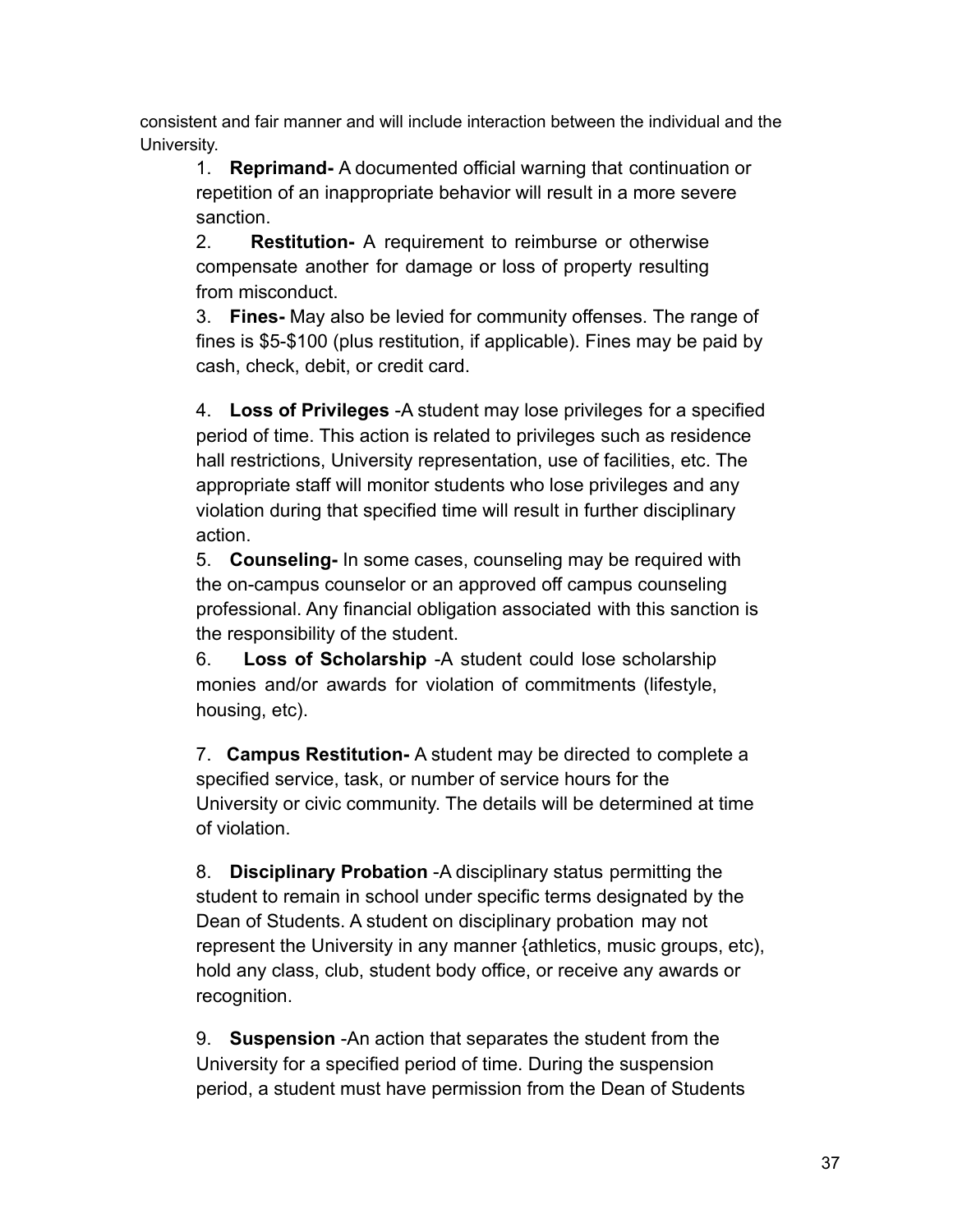to visit the campus. Suspended students on campus without permission will be subject to further disciplinary action.

10. **Disciplinary Dismissal-** An action by the Vice President of Student Life that separates a student from the University for an indefinite period. The conditions for readmission (if any) will be stated in the order of expulsion. A student who has been dismissed must leave the campus within 24 hours after notice of termination is received unless approved arrangements have been made with the Dean of Students.

11. **Summary Dismissal-** Warner University reserves the right to summarily dismiss any student who is engaging in or has engaged in activity that is causing immediate harm to the University community. A student summarily dismissed shall leave the campus immediately. The Vice President of Student LIfe University shall make all decisions regarding summary dismissal.

#### **Appeals Process**

Every student has the right to apply for one appeal. All appeals must be made within 24 hours of receipt of a decision. The application for an appeal must be in written form and include an explanation for the basis of the appeal. A student who has been summarily dismissed may appeal in written form to the President of the University.

The University reserves the right to refer any discipline situation directly to the Dean of Students when deemed necessary. The Dean of Students serves as the Appeal Officer in cases originating with the SLDC. In cases in which the Dean of Students is the originating discipline officer, the President of the University will serve as the Appeals officer. The decision by the respective Appeals officer is final.

## **CAMPUS SAFETY AND SECURITY SERVICES**

A Security officer can be reached 24 hours a day, 7 days a week at 7232 from any campus extension or (863) 638-7232 from any phone.

**Parking**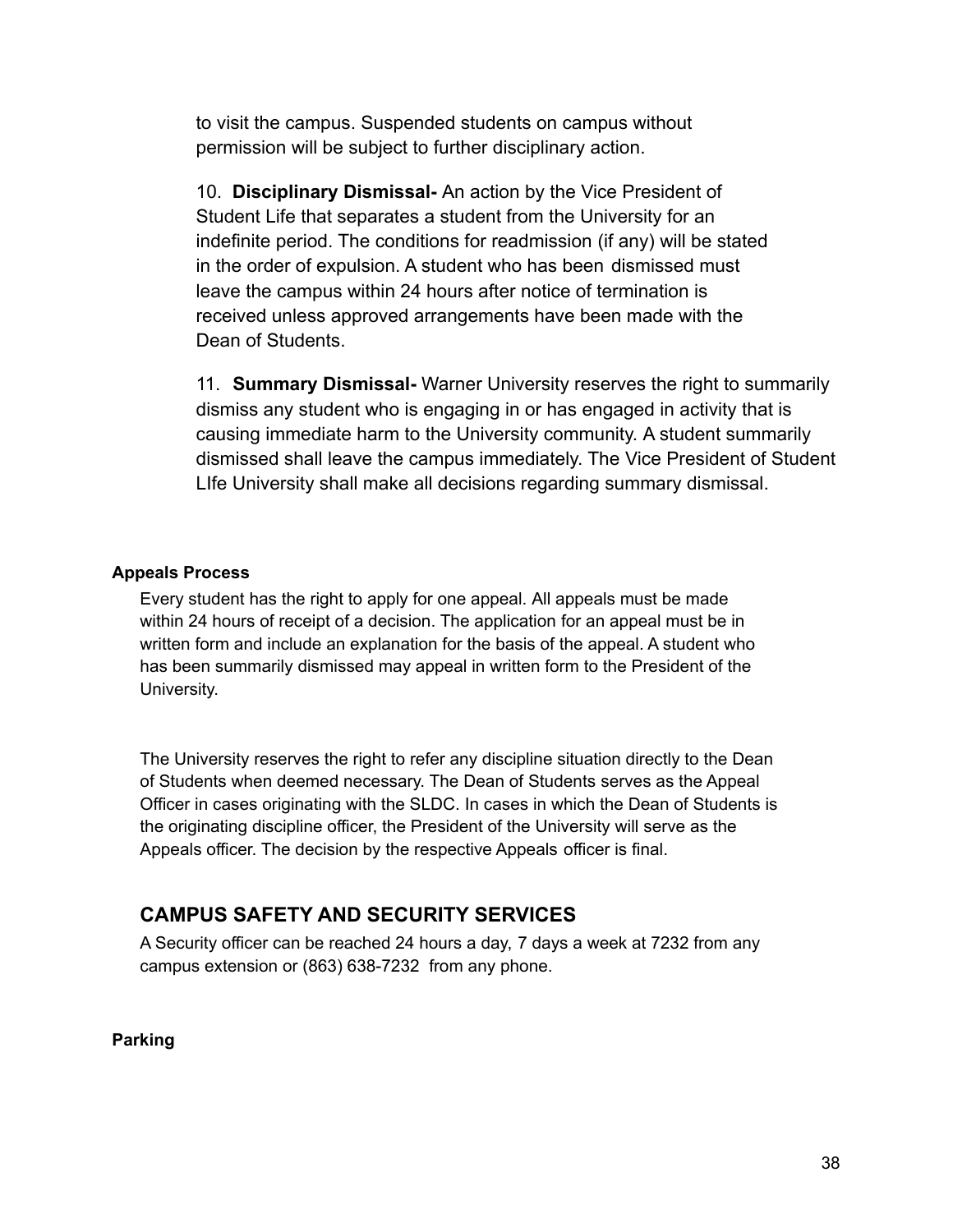All vehicles are to be parked in the spaces and/or areas assigned. Vehicles parked in unauthorized areas, parked improperly or without a current parking permit (registration sticker or tag) may warrant disciplinary action and/or fines.

## **Vehicles**

In order to assure safety and security for all, some specific rules and regulations accompany the use of vehicles on campus. They are as follows:

1. Every student operating a vehicle must have the state required liability insurance.

- 2. All motor vehicles must be registered with Campus Safety and Security during the first week of school, or within 48 hours of securing a vehicle. A University parking sticker is to be displayed on the upper left corner of the windshield at all times. If a student secures another vehicle the vehicle must be re-registered.
- 3. Speed is not to exceed 15 mph on campus.

4. Parking lots are not to be used for major vehicle repair without the permission of the Dean of Students and/or Maintenance Supervisor.

5. Inoperable vehicles must be registered with Campus Safety and Security and be parked in an out-of-the-way parking area. They must be removed from the campus parking lot within two weeks of the end of the academic year or the last term of part-time/full-time attendance of the owner.

6. Designated Fire Lanes around buildings must not be occupied or blocked at any time.

7. Warner University is not responsible for vandalism or theft of student vehicles.

8. Those that live in the House Dorms: When driving across Hwy-27 shall not zigzag across the median or drive/cut through Bok Academy's parking lot.

For further information regarding campus safety, please stop by Student Life or go to the Security webpage.

## **COMPUTER USER CODE OF CONDUCT**

## **Computers**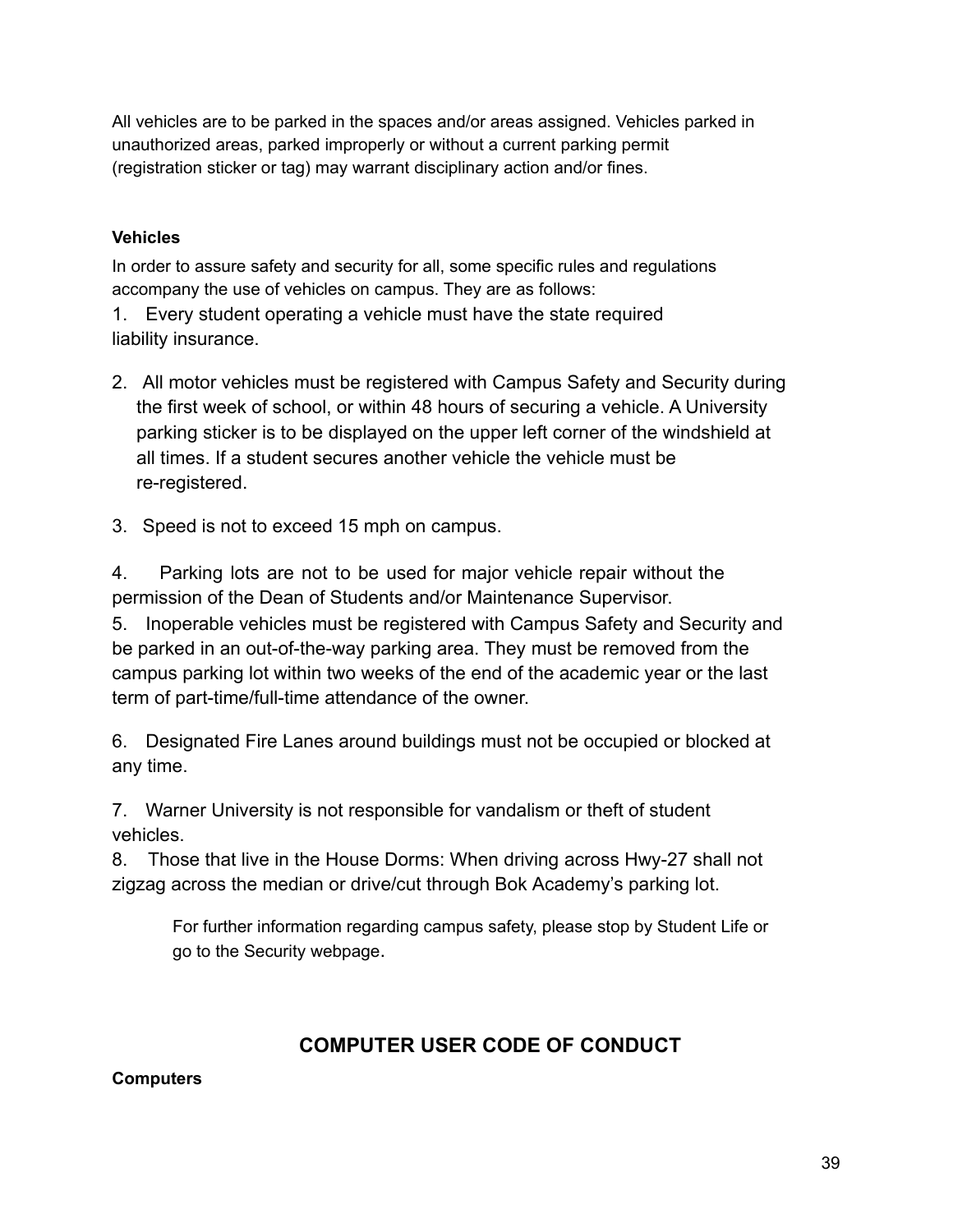**The Pontious Learning Resource Center (PLRC)** has computers available for general use during open hours.

#### **Acceptable Use**

Computers and network resources are to be used primarily for academic study, but may be used to facilitate communication among students, staff, faculty, administration, family and friends. All communication and language should reflect the standards and mission of the University.

Only computers designated as primarily student-use computers may be used by students, unless a student is in the position of student-worker for a department. These student-use computers are the Darby and PLRC lab computers, the library computers in the reference area, and the ASC student computers.. You will be able to identify these computers by the desktop message that explains the saving of documents and USB drives.

Employees and students are expected to read their University e-mail and are strongly encouraged to use their University email accounts for all communication within the University to ensure reliable and secure delivery.

1. Users are required to know and follow the specific policies and usage procedures for any systems and networks to which they have authorized access.

2. The University recognizes the value of Internet access to its mission, as well as to employees and students for personal communication. The University reserves the right to block or limit traffic that creates congestion and contributes no value to the University's mission. Those who use the University network as a gateway to the internet have access to networks and computer systems that contain information over which the University has no control. The University reserves the right to block access to subject matter on the internet that is in conflict with the University's mission and core values. Any access to sexually explicit or pornographic materials by way of the University internet connection will be blocked, logged, and reported. Students and employees who show evidence of attempted access to such materials are subject to disciplinary action.

3. Keep passwords secure and do not share accounts. Authorized users are responsible for the security of their passwords and accounts.

#### **Privacy**

The University will treat data created and/or transmitted by users of its network and computer systems, as allowed in these Terms and Conditions, as confidential. Confidentiality in this context does not imply complete privacy, only that access is limited to authorized individuals in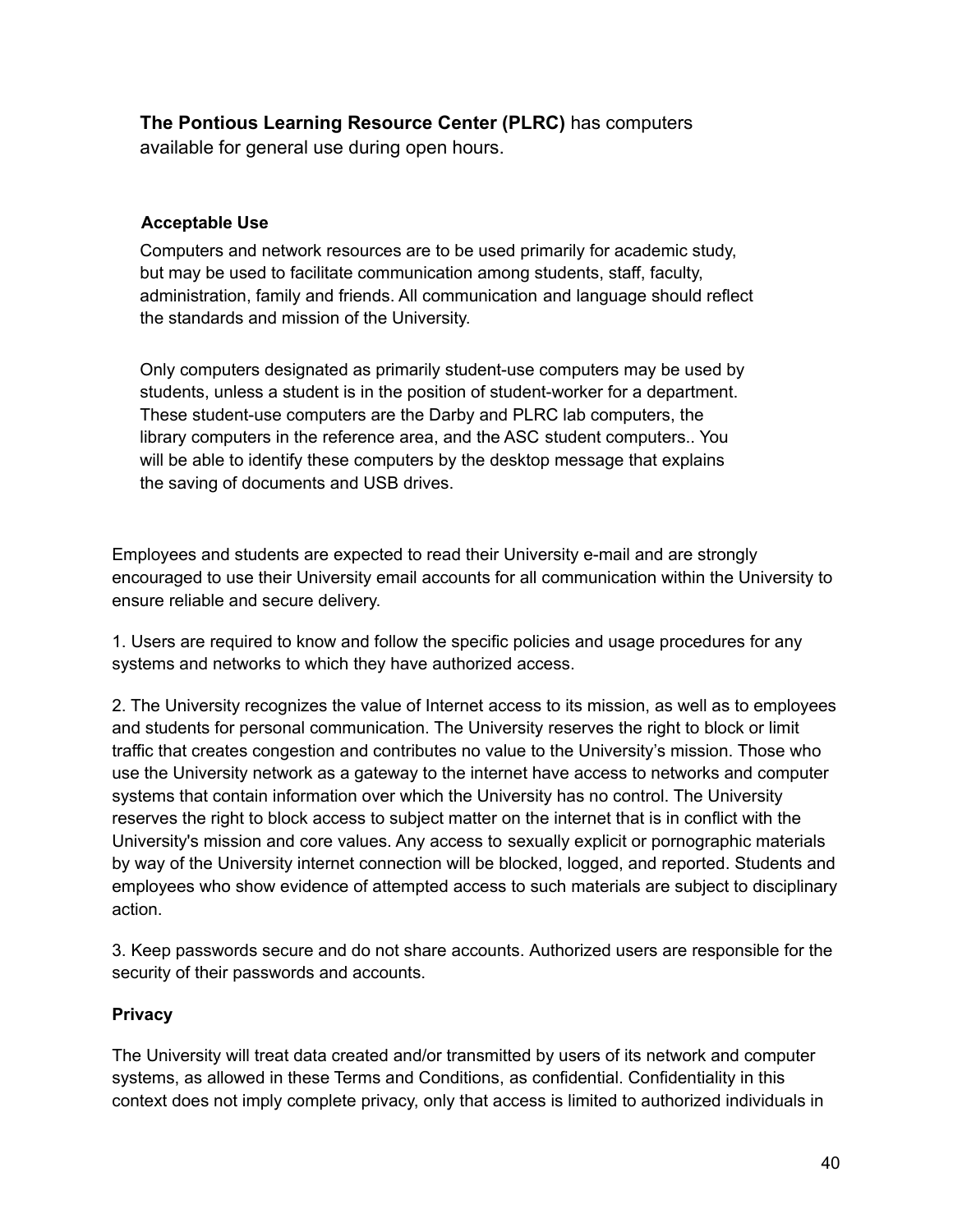whom the University has placed confidence. Whenever possible, a user's privacy will be respected, but this cannot be viewed as absolute. The University is careful to abide by the requirements of the Family Educational Rights and Privacy Act (FERPA) and the Gramm-Leach-Bliley Act, both of which mandate that institutions implement safeguards for certain information pertaining to students and other consumers.

1. Students and employees can use University owned systems only by obtaining "accounts" for these systems. These accounts are accessed using a username (also called a login name) and a password. Only the person to whom the account is assigned is authorized to use it; the password is intended to ensure this.

2. University personnel can and will access files when necessary for maintaining the University network and computer systems. Every effort will be made to respect privacy of user files, and the contents of user files will be examined only when it is required by law or by the policies of the University.

3. For security and network maintenance purposes, authorized individuals within the University may monitor equipment, systems and network traffic at any time.

4. The University reserves the right to audit networks and systems on a periodic basis.

5. The University reserves the right to cooperate fully with local, state, and federal officials in investigations relating to information accessed or distributed using University computing/information systems, the University network, the University phone system, or the University internet connection.

#### **Unacceptable Use**

Any actions that compromise the integrity of the University, data facilities, networks, services, or resources are strictly prohibited. Examples of unacceptable uses include, but are not limited to the following:

System and Network Activities

1. Using the resources for any purpose that violates federal or state laws;

2. Using someone else's identity and password for access to University resources, logging others into the network to access University resources, or using the network to make unauthorized access to other networks. Forgery or other misrepresentation of identity via electronic or other form of communication will be subject to disciplinary action. Prosecution under State and Federal laws may also apply. This includes the use of a network (IP) address not specifically assigned to the individual, or use of a forged or false identity in sending email;

3. Using the resources and misrepresenting your identity or affiliation;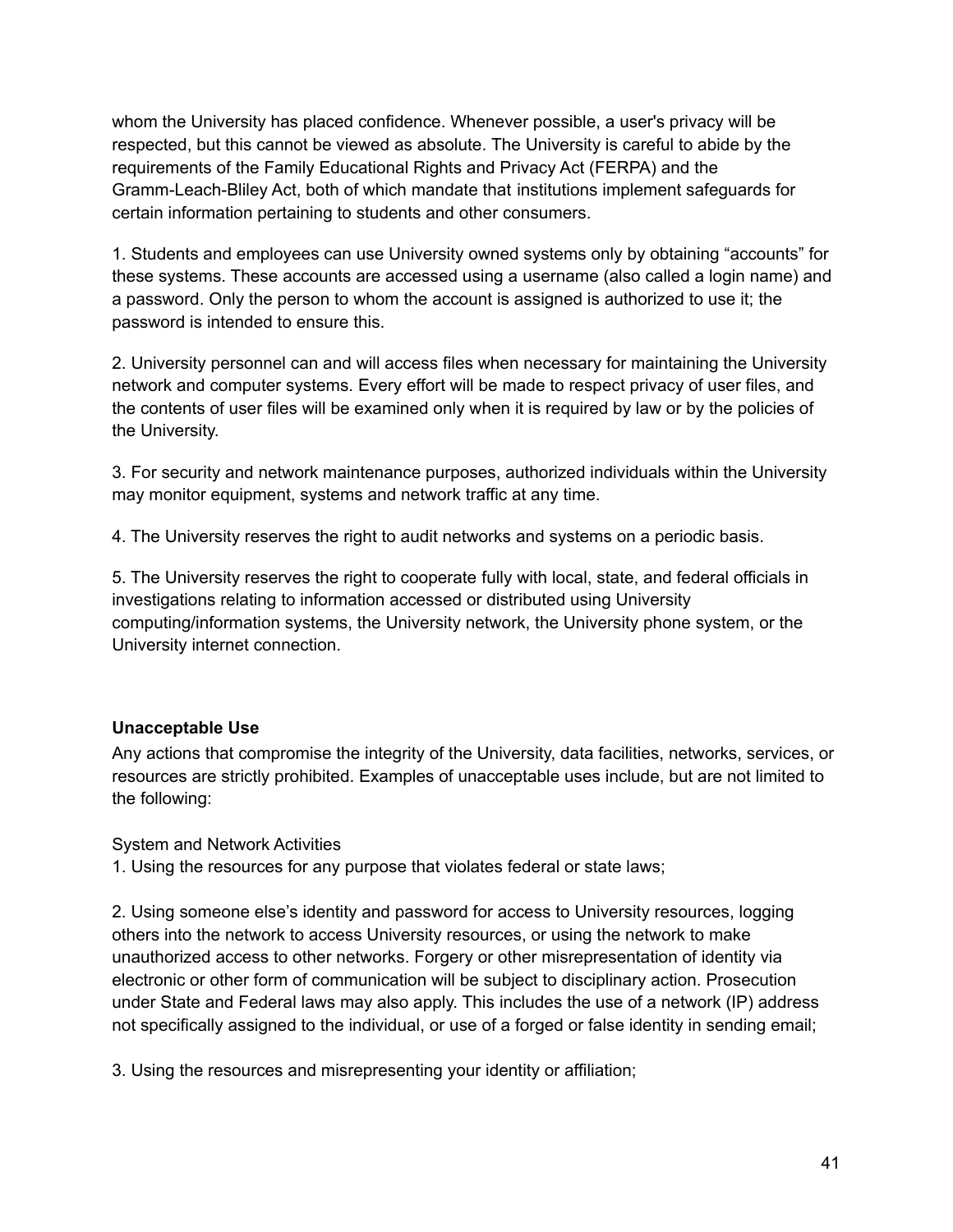4. Using the resources for computer tampering or unauthorized alteration of data, identification, or credentials;

5. Using the resources to transmit, use or serve unauthorized and/or illegally acquired software, media (audio files/video files);

6. Using the resources for unauthorized browsing or exploring, or making other unauthorized attempts to view data, files or directories belonging to the University or to other users;

7. Violating copyrights of documents or media;

8. Using the resources and introducing deviant software (viruses, worms, etc.) into the University network and systems;

9. Using the resources to access or distribute defamatory, abusive, obscene, sexually oriented, pornographic, threatening, racially offensive or illegal material;

10. Using the resources in a manner that requires the University network security to be compromised;

11. Executing any form of network monitoring which will intercept data not intended for the employee's host, unless this activity is a part of the employee's normal job/duty.

12. Attempting to evade, disable, or obtain passwords or other security provisions of systems on the network;

13. Using the resources for any activity that interferes or inhibits the use of the network or University systems by others;

14. Intercepting or tampering with network packets;

15. Tampering with sound systems, lighting systems, or video cameras. Access is limited to trained and authorized personnel;

16. Tampering, modifying, or extending cabling and wiring. This applies to network cabling, hardware, and in-room jacks. Use of non-University network switches, hubs, or wireless networking technology on the University network is prohibited;

17. Using the resources for commercial, sales, and/or advertising purposes unless otherwise approved.

18. Using the resources for explicit political activities including, but not limited to, running for an elected position, campaigning, managing a campaign, leading group action for a political candidate, polling, etc.